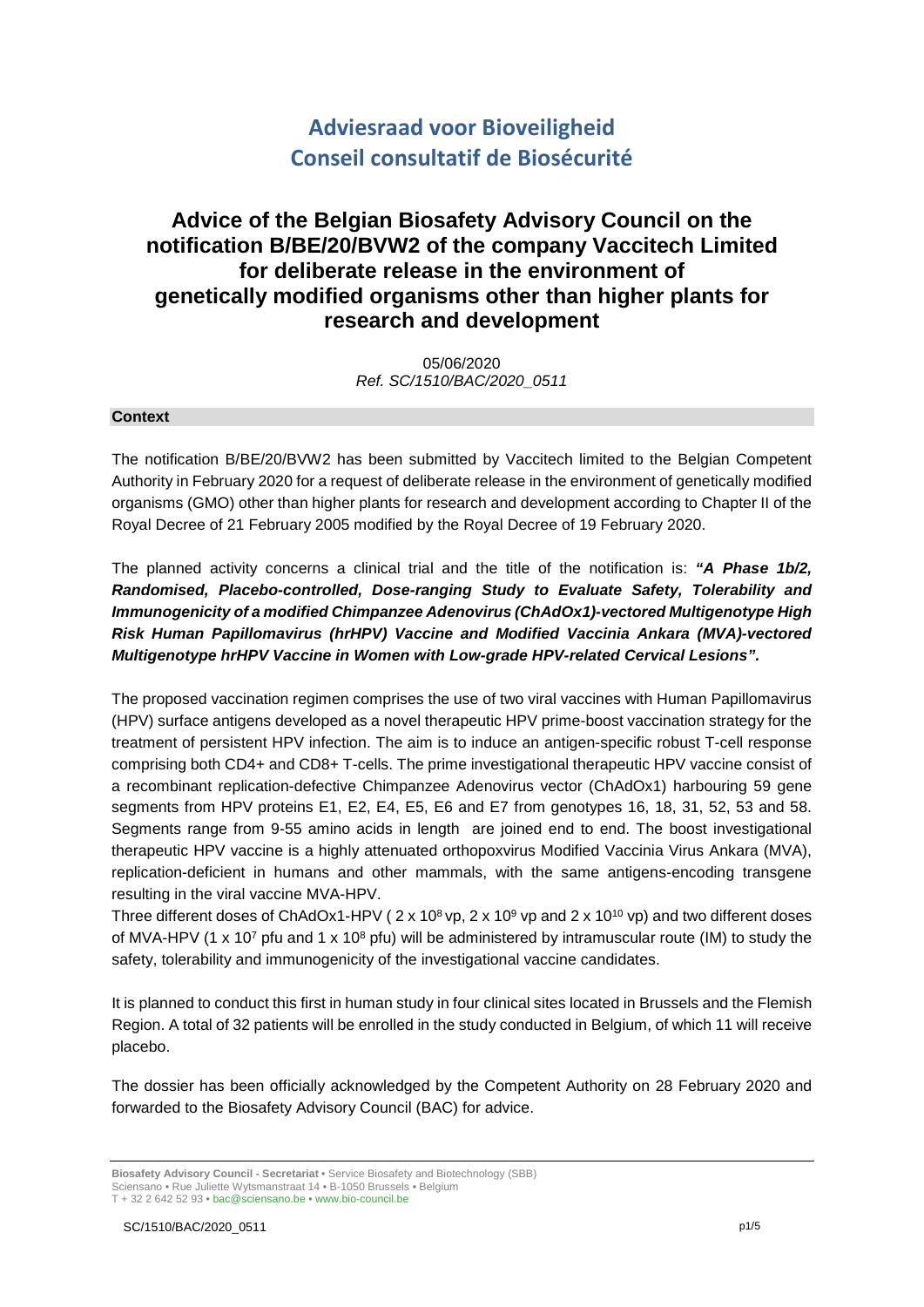Within the framework of the evaluation procedure, the BAC, under the supervision of a coordinator and with the assistance of its Secretariat, contacted experts to evaluate the dossier. Three experts from the common list of experts drawn up by the BAC and the Service Biosafety and Biotechnology (SBB) of Sciensano answered positively to this request.

The experts assessed whether the information provided in the notification was sufficient and accurate in order to state that the deliberate release of the genetically modified organism would not raise any problems for the environment, animal health or human health (people coming in contact with the treated patient and/or with the GMO) in the context of its intended use. See Annex I for an overview of all the comments from the experts.

The scientific evaluation has been performed considering following legislation:

- Royal Decree of 21 February 2005 (Belgian Official Journal of 24.02.2005, p. 7129) modified by the Royal Decree of 19 February 2020 (Belgian Official Journal of 02.03.2020, p. 12666).
- Commission Decision 2002/623/EC of 24 July 2002 establishing guidance notes supplementing Annex II to Directive 2001/18/EC.

The pure medical aspects concerning the efficacy of the medicinal product and its safety for the treated patient, as well as aspects related to social, economic or ethical considerations, are outside the scope of this evaluation.

On 14 April 2020, based on a list of questions prepared by the BAC, the Competent Authority requested the notifier to provide additional information about the notification. The answers from the notifier to these questions were received by the Competent Authority on 13 May 2020 and transmitted to the secretariat of the BAC on the same day. This complementary information was reviewed by the coordinator and the experts and resulted in a second request of additional information, which was sent to the notifier on 26 May 2020. The answers from the notifier to these questions were received by the Competent Authority on 3 June 2020 and transmitted to the secretariat of the BAC on the same day for review by the coordinator.

In parallel to the scientific evaluation of the notification, the Competent Authority also made the dossier available on its website for the one-month public consultation foreseen in the abovementioned Royal Decree. The Competent Authority received no reactions from the public.

# **Summary of the scientific evaluation**

#### **1. The characteristics of the donor, the recipient or parental organism**

Upon a question of the BAC, the applicant expanded on the information relative to the assay to detect replication competent adenovirus (RCA) in the context of release testing of the drug substance of all batches of ChAdOx1-HPV manufactured.

The BAC had no other remarks with respect to the description of the donor, recipient and parental organisms.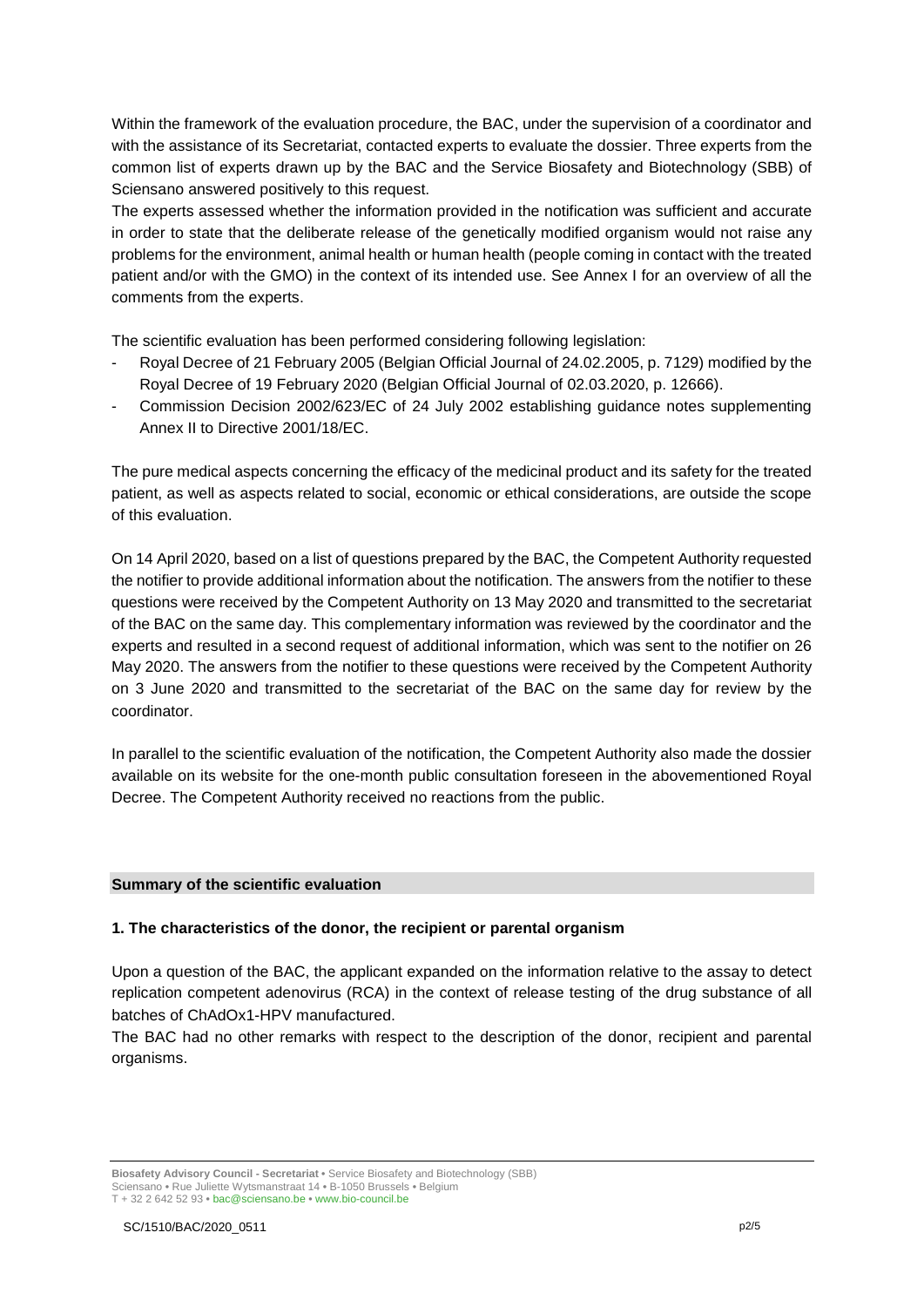# **2. Information related to the characteristics of the GMO and the modification**

The applicant was requested to further substantiate its statement on the properties of the transgene by experimental data or supportive publications as the provided confidential data showing the DNA sequence coding for the HPV antigen expression cassette, without any further details on the protein sequence or its function in the HPV replication/life cycle, was deemed insufficient to support the applicant's statement on the properties of the transgene in terms of its lack of toxicity or capacity to alter the clinical vector (replication, survival) or the transmission route.

In its answer the applicant complemented its assessment by referring to Hancock *et al*., 2019[1.](#page-2-0) For instance, it is specified that the newly created 5GHPV3 immunogen lacks sequences of L1 and L2 proteins that encode viral capsid and that it is not expected to form functional protein (nor conformational correct protein). The applicant also provided the results of a GLP toxicology study in CD-1 mice thereby documenting the lack of toxicity associated to the immunogen.

The BAC had no other remarks with respect to the molecular characteristics of ChAdOx1-HPV and MVA-HPV including phenotypic and genetic stability of the transgenes.

# **3. The conditions of the release**

The Biosafety Advisory Council is of the opinion that the information provided is sufficient and does not raise safety concerns.

# **4. The risks for the environment or human health**

The BAC questioned the impact of deletion of the full ChAdY25 E4Orf6/7 and its replacement with the Human Adenovirus type 5 E4Orf6/7 with respect to the potential of recombination and any possible risk should such an event occur. Also because the applicant recognized that the human Adenovirus type 5 E4Orf4,6/7 gene sequence could be a partner in homologous recombination events, the BAC asked the applicant to provide an improved evaluation of the probability and outcome of events leading to the generation of replication-deficient chimeric vector harbouring HPV sequences and replication competent ChAdOx1/AdHu5 chimeric vectors harbouring the E1 gene and thus lacking HPV sequences. The BAC further took note of the findings of Youil *et al*.,2002[2](#page-2-1) indicating a decreased replication capacity of adenovirus chimeras from different species and also acknowledges Wold and Toth, 2013[3](#page-2-2) concluding that recombination events between replication-deficient adenoviral vectors have not been reported and if these were to occur, these would not lead to replication-competent viruses expressing the transgene.

Given the replication-defective properties of ChAdOx1-HPV, its low probability of shedding and low likelihood of co-infection with naturally occurring respiratory virus such as AdHu5 associated to the intramuscular route of injection, the fact that no recombination events have been reported so far with E1/E4-deleted replication-defective vector, and the absence of indication that the 5GHPV3 immunogene could influence the shedding behavior of ChAdOx1-HPV, the BAC agrees that the risk of exposure for the environment and human health associated to the use ChAdOx1-HPV is low.

Sciensano **•** Rue Juliette Wytsmanstraat 14 **•** B-1050 Brussels **•** Belgium

<span id="page-2-0"></span><sup>&</sup>lt;u>.</u> <sup>1</sup> Hancock *et al.,* A Multi-Genotype Therapeutic Human Papillomavirus Vaccine Elicits Potent T Cell Responses to Conserved Regions of Early Proteins. Sci Rep. 2019 Dec 10;9(1):18713. doi: 10.1038/s41598-019-55014-z

<span id="page-2-1"></span> $2$  Youil et al., 2002, Hexon Gene Switch Strategy for the Generation of Chimeric Recombinant Adenovirus. Hum Gene Ther 13(2): 311-20.

<span id="page-2-2"></span><sup>&</sup>lt;sup>3</sup> Wold, W. S. and K. Toth (2013). "Adenovirus vectors for gene therapy, vaccination and cancer gene therapy." Curr Gene Ther 13(6): 421-433.

**Biosafety Advisory Council - Secretariat •** Service Biosafety and Biotechnology (SBB)

T + 32 2 642 52 93 **•** bac@sciensano.be **•** www.bio-council.be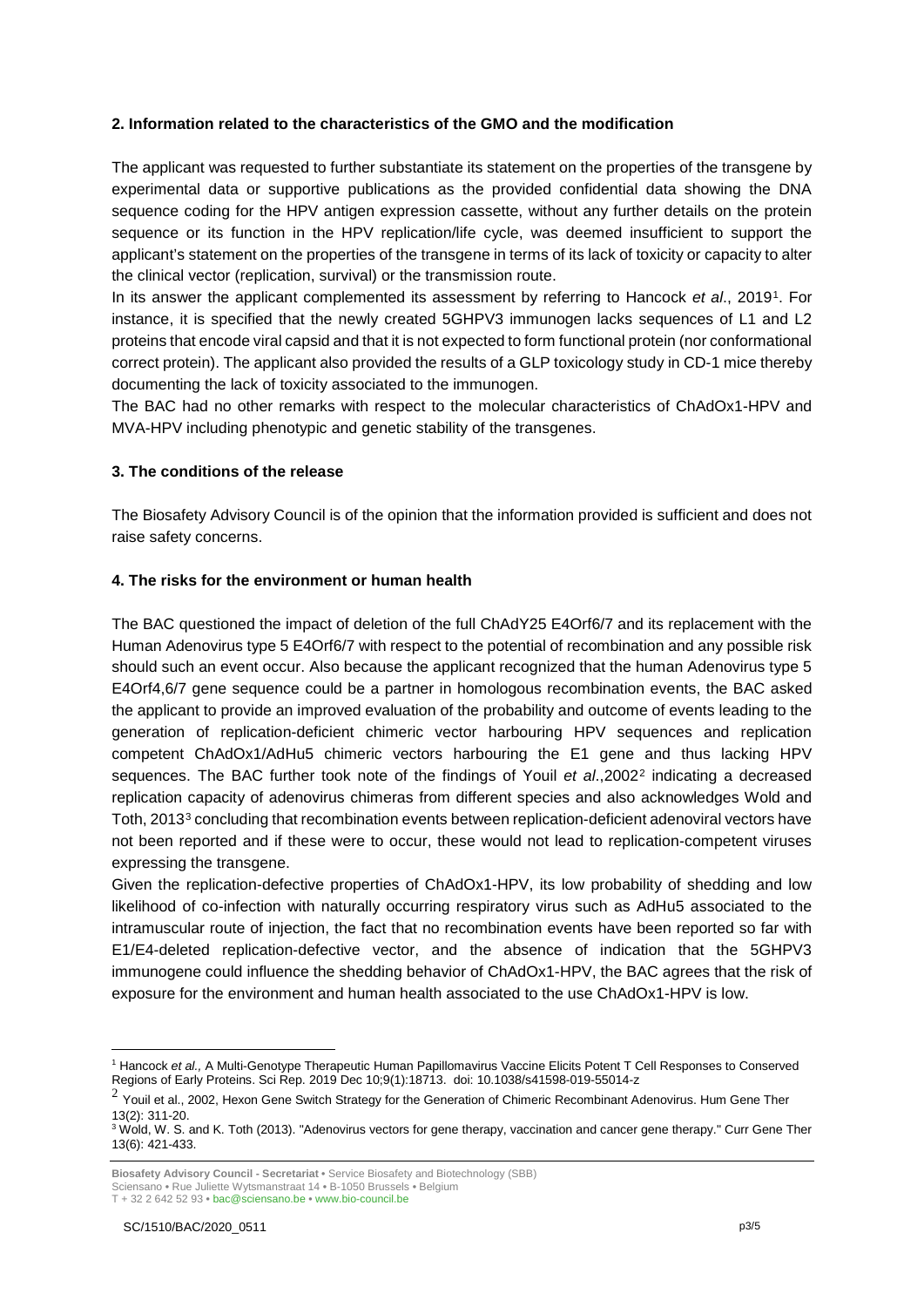The BAC had no remarks with respect to MVA-HPV.

The BAC further acknowledges the history of use of both viral vectors for vectored vaccines in clinical trials.

# **5. The monitoring, control, waste treatment and emergency plans proposed by the applicant**

The BAC had a few remarks with respect to disinfection procedures for needle-stick injuries for personnel, exposure of skin and eye and the disposal of the dressing after injection, after which the applicant satisfactorily amended the procedures in the updated application form (including the ERA).

# **Conclusion**

Based on the scientific assessment of the notification made by the Belgian experts, the Biosafety Advisory Council concludes that it is unlikely that the investigational therapeutic ChAdOx1-HPV and MVA-HPV vaccines will have any adverse effects on human health or on the environment in the context of the intended clinical trial provided that all the foreseen safety measures are followed.

Therefore, the Biosafety Advisory Council issues a **positive advice with the following conditions**:

- The notifier and the investigators must strictly apply all the control, personal protection, decontamination and disinfection measures during handling or administration of the investigational therapeutic ChAdOx1-HPV and MVA-HPV vaccines as described in the updated application form (version 3) (including ERA) as submitted on 02 June 2020.
- Any protocol amendment has to be previously approved by the Competent Authority.
- The notifier is responsible to verify that each study centre has qualified personnel experienced in handling infectious material and that the investigator has the required authorizations to perform the clinical trial activities inside the hospital (laboratory, pharmacy, hospital room, consultation room...) according to the Regional Decrees transposing Directive 2009/41/EC on Contained use of genetically modified micro-organisms.
- The Biosafety Advisory Council should be informed within two weeks when the first patient starts the treatment and the last patient receives the last treatment.
- At the latest six months after the last visit of the last patient included in the trial, the notifier must send to the competent authority at the attention of the Biosafety Council a report with details concerning the biosafety aspects of the project. This report will at least contain:
	- o The total number of patients included in the trial and the number of patients included in Belgium;
	- o A summary of all adverse events marked by the investigators as probably or definitely related to the study medication;
	- o A report on the accidental releases, if any, of ChAdOx1-HPV and MVA-HPV.

**Biosafety Advisory Council - Secretariat •** Service Biosafety and Biotechnology (SBB) Sciensano **•** Rue Juliette Wytsmanstraat 14 **•** B-1050 Brussels **•** Belgium T + 32 2 642 52 93 **•** bac@sciensano.be **•** www.bio-council.be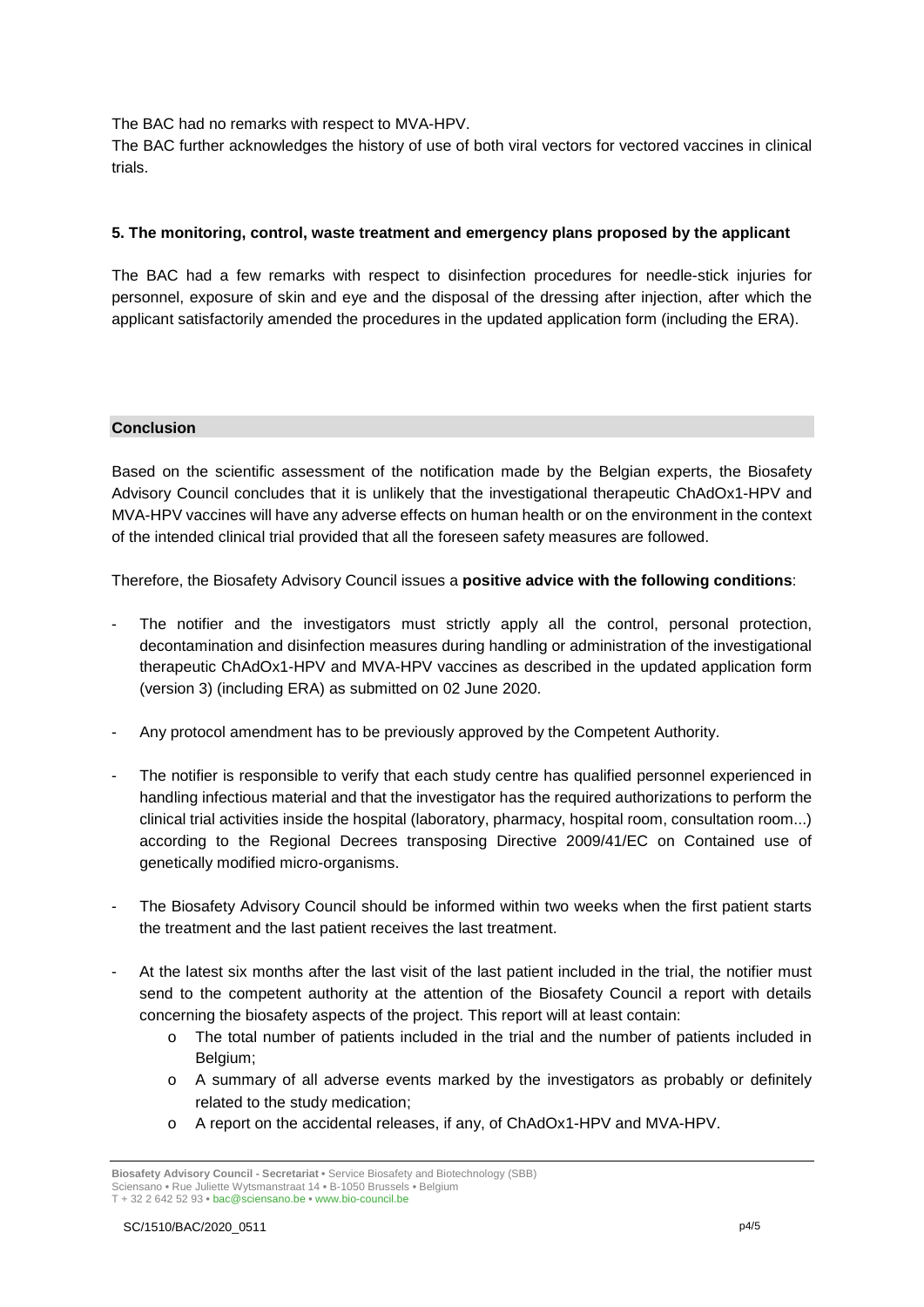Prof. Dr. ir. Geert Angenon President of the Belgian Biosafety Advisory Council

*Annex I: Compilation of comments of experts in charge of evaluating the dossier B/BE/20/BVW2 (ref. SC/1510/BAC/2020\_0324)*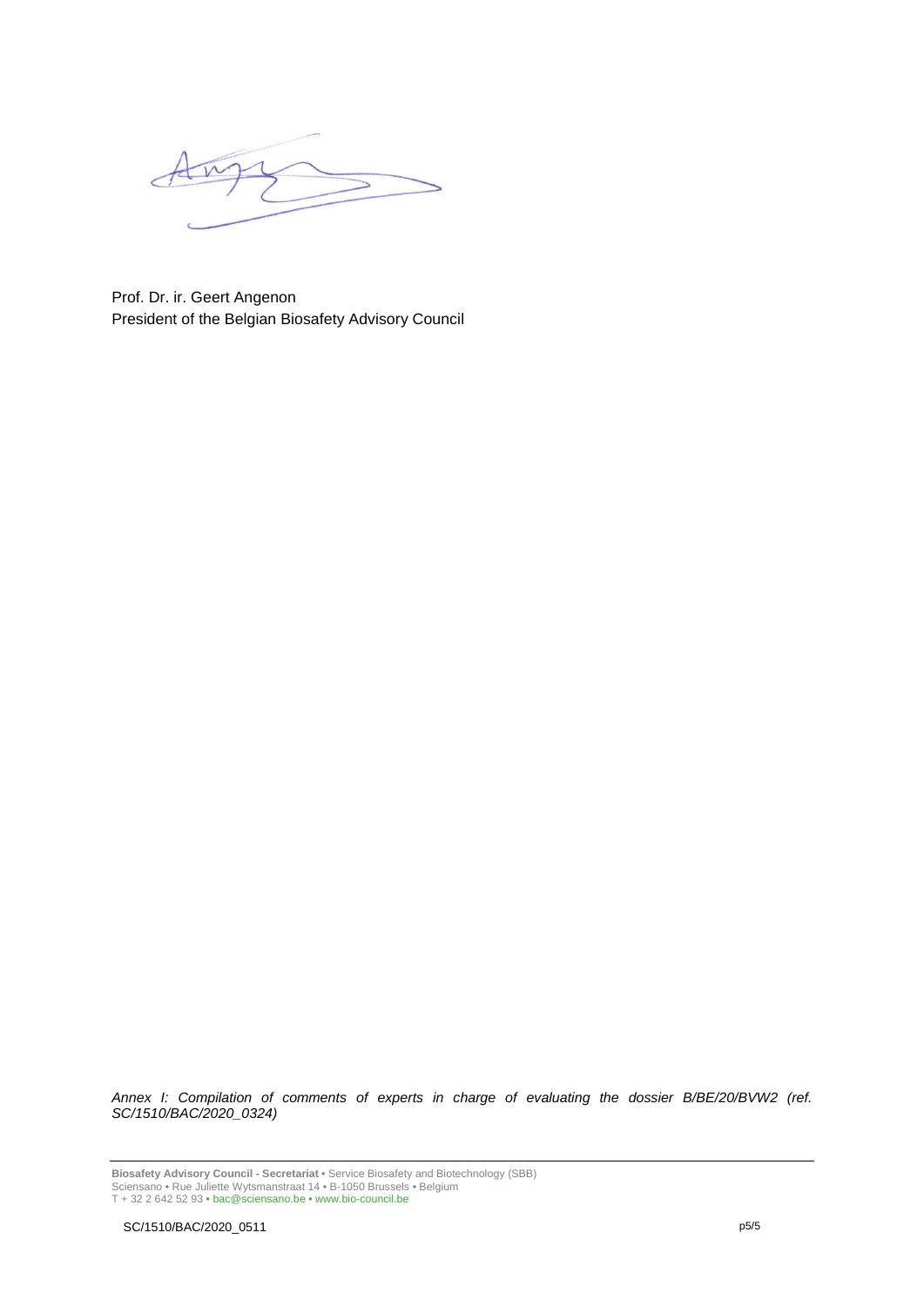# **Adviesraad voor Bioveiligheid Conseil consultatif de Biosécurité**

# **Compilation of comments of experts in charge of evaluating the dossier B/BE/20/BVW2 And comments submitted to the notifier**

14 April 2020 *Ref. SC/1510/BAC/2020\_0324\_*

**Mandate for the Group of Experts:** Mandate of the Biosafety Advisory Council (BAC) of 26 February 2020. **Coordinator:** Anton Roebroek (KUL) **Experts:** Rik Gijsbers (KUL), Nicolas van Larebeke-Arschodt (UGent, VUB), Willy Zorzi (ULiège)

**SBB:** Katia Pauwels

# **INTRODUCTION**

Dossier **B/BE/20/BVW2** concerns a notification of the company Vaccitech limited for deliberate release in the environment of genetically modified organisms other than higher plants according to Chapter II of the Royal Decree of 21 February 2005 modified by the Royal Decree of 19 February 2020.

The notification has been officially acknowledged on 28/02/2020 and concerns a clinical trial with two viral vaccines with Human Papillomavirus (HPV) surface antigens developed as a novel therapeutic HPV prime-boost vaccination strategy for the treatment for persistent HPV infection. The prime investigational therapeutic HPV vaccine consist of a recombinant replication-defective Chimpanzee Adenovirus vector (ChAdOx1) carrying gene segments from HPV proteins and the boost investigational therapeutic HPV vaccine is a highly attenuated orthopoxvirus Modified Vaccinia Virus Ankara (MVA), which is replication-deficient in humans and other mammals, with the same antigens-encoding transgene resulting in the viral vaccine MVA-HPV.

# ♦ **INSTRUCTIONS FOR EVALUATION**

Depending on their expertise, the experts were invited to evaluate the genetically modified organism considered in the notification as regards its molecular characteristics and its potential impact on human health and the environment. The pure medical aspects concerning the efficacy of the medicinal product and its safety for the treated patient are outside the scope of this evaluation.

The comments of the experts are roughly structured as in

- Annex II (principles for the risk assessment) of the Royal Decree of 21 February 2005
- Annex III (information required in notifications) of the Royal Decree of 21 February 2005

- Commission Decision 2002/623/EC of 24 July 2002 establishing guidance notes supplementing Annex II to Directive 2001/18/EC.

**Biosafety Advisory Council - Secretariat •** Service Biosafety and biotechnology (SBB) Sciensano • Rue Juliette Wytsmanstraat 14 **•** B-1050 Brussels **•** Belgium T + 32 2 642 52 93 **•** bac@sciensano.be **•** www.bio-council.be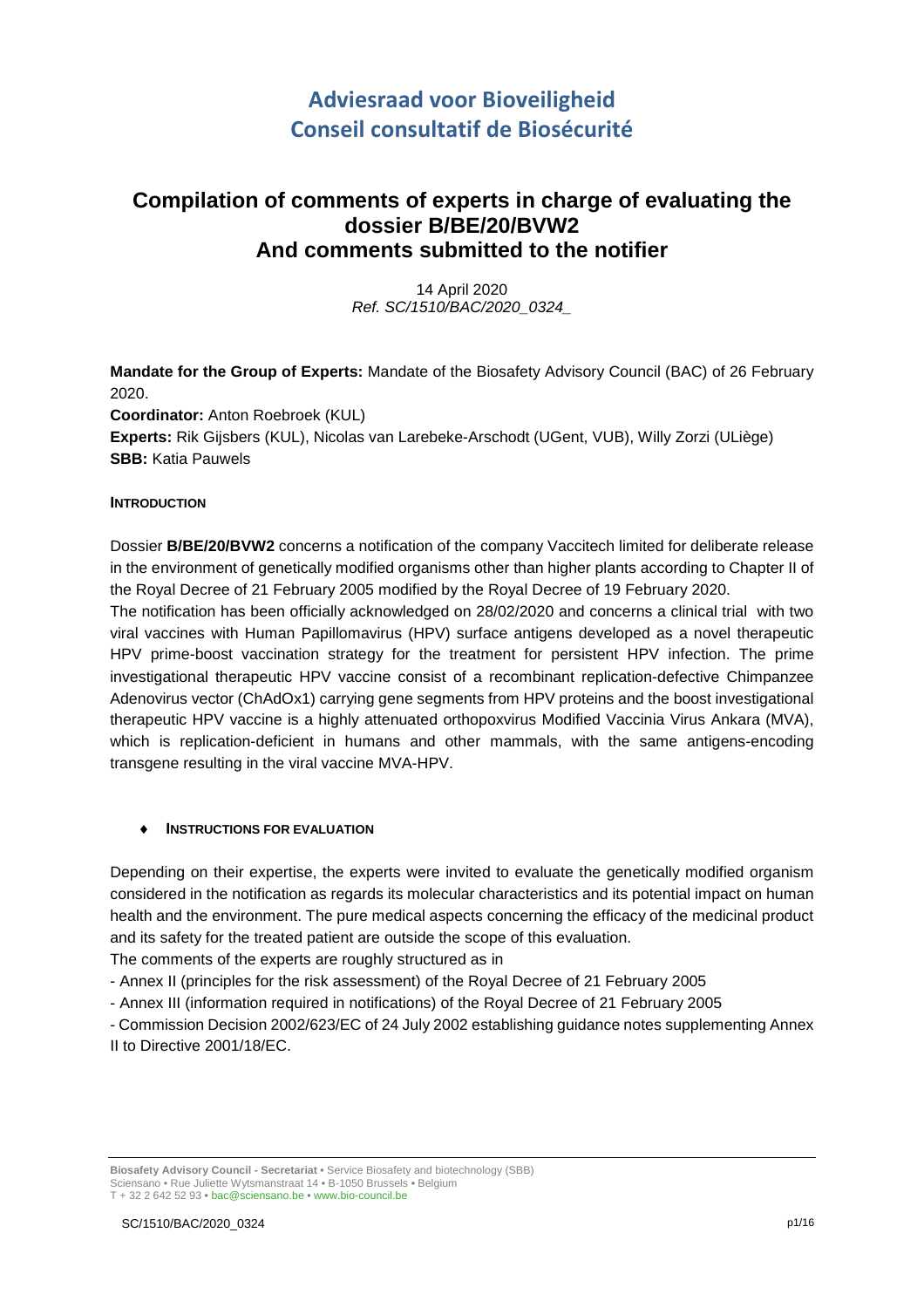# **List of comments received from the experts**

Remark: The comments below have served as basis for a list of questions that the Competent authority forwarded on 14-04-2020 to the notifier with a request to provide additional information. The comments or remarks highlighted in grey correspond to the questions addressed to the notifier.

# **List of comments/questions received from the experts**

# **1. INFORMATION RELATED TO THE CHARACTERISTICS OF THE DONOR, THE RECIPIENT OR PARENTAL ORGANISM**

(e.g. possibility of natural transfer of genetic material to other organisms, pathological, ecological and physiological characteristics, indigenous vectors ...)

*Comment 1* **(Gijsbers)**

# **PartA1-2.5 - p9; second half third paragraph**

The applicant states that replication of the MVA-virus is very poor in most cells. First, it is not clarified whether this is true for the target cells envisioned here in the trial and second, as indicated in Goosens et al (Curr Gene Ther 2013) and Verheust et al. (Vaccines 2012), only a very limited number of cell lines and types have been tested in literature in my opinion. The statement that most cell types only poorly support replication is in my opinion not correct.

I would suggest to indicate the cell lines tested, or rephrase the sentence.

#### *Coordinator comment:*

The expert is in principle right with his remark. It is, however not so relevant in the context of the evaluation of the dossier, that a remark on this issue should be communicated to the applicant. MVA was used in the past successfully to eradicate small pox.

# **PartA1-2.6 – p10; last paragraph**

The study for the 120.000 people in Germany should be referenced.

# *Coordinator comment:*

A remark concerning the omission of a reference should be added to a list of 'typos and other errors/omissions'

#### **PartA1-2.7 – ChAdOx1 paragraph**

Throughout the text the word 'non-integrative' is used. This should be replaced with 'non-integrating'

#### *Coordinator comment:*

A remark concerning the incorrect use of 'non-integrative' should be added to a list of 'typos and other errors/omissions'

#### **PartA1-2.9 – p13; last paragraph**

See also first remark: The applicant indicates that the host range is restricted and that the targeted human host cell does not support replication. Please indicate the host cell(s) that will be targeted. Are there supportive data or publications for this statement?

Altenburg et al (Sci Reports, 2017) reported that despite frequent testing in clinical trials, the cellular tropism of MVA, particularly in relevant animal models, has been studied only to a limited extent.

**Biosafety Advisory Council - Secretariat •** Service Biosafety and biotechnology (SBB) Sciensano • Rue Juliette Wytsmanstraat 14 **•** B-1050 Brussels **•** Belgium T + 32 2 642 52 93 **•** bac@sciensano.be **•** www.bio-council.be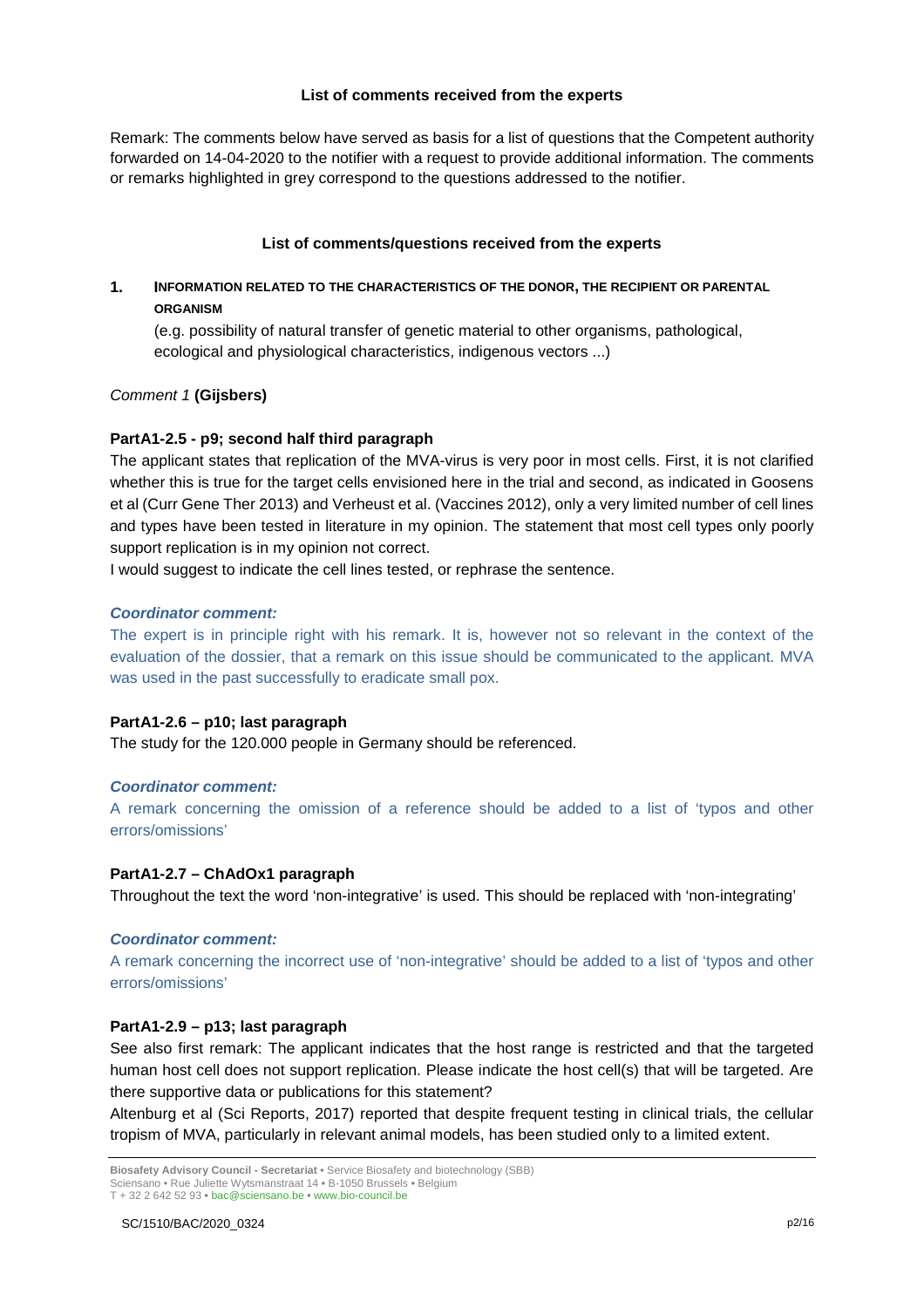#### *Coordinator comment:*

The expert is in principle right with his remark. It is, however not so relevant in the context of the evaluation of the dossier, that a remark on this issue should be communicated to the applicant. MVA was used in the past successfully to eradicate small pox.

# *Comment 2* **(van Larebeke)**

Has evaluated this item and has no questions/comments.

# *Comment 3* **(Zorzi)**

Has evaluated this item and has no questions/comments.

# **2. INFORMATION RELATED TO THE VECTOR**

(e.g. description, sequence, mobilisation ...)

# *Comment 1* **(Gijsbers)**

# **PartA1-2.10 – p16**

CEF is not explained. I guess chicken embryonic fibroblasts is referred to.

#### *Coordinator comment:*

In this brief description of the manufacturing process of the clinical vector, it should be accepted that not all details are presented.

# **PartA1-2.10 – p17; table**

Embryo digestion: this should be 'chicken' embryo digestion. Cell seeding: are all cells seeded, or fibroblasts only?

# *Coordinator comment:*

In this brief description of the manufacturing process of the clinical vector, it should be accepted that not all details are presented.

# **PartA1-2.12 – p19; (vi)**

Please indicate the 'well-established *in vitro* assay' that is used.

#### **PartA1-2.16 – p25; third paragraph**

Throughout the text the words 'virus' and 'infect/infection' are used when 'viral vector' and 'transduction/transduce' should be used. For example in third paragraph. But also further on in the application.

#### *Coordinator comment:*

A remark concerning the incorrect use of 'virus' and 'infect/infection' should be added to a list of 'typos and other errors/omissions'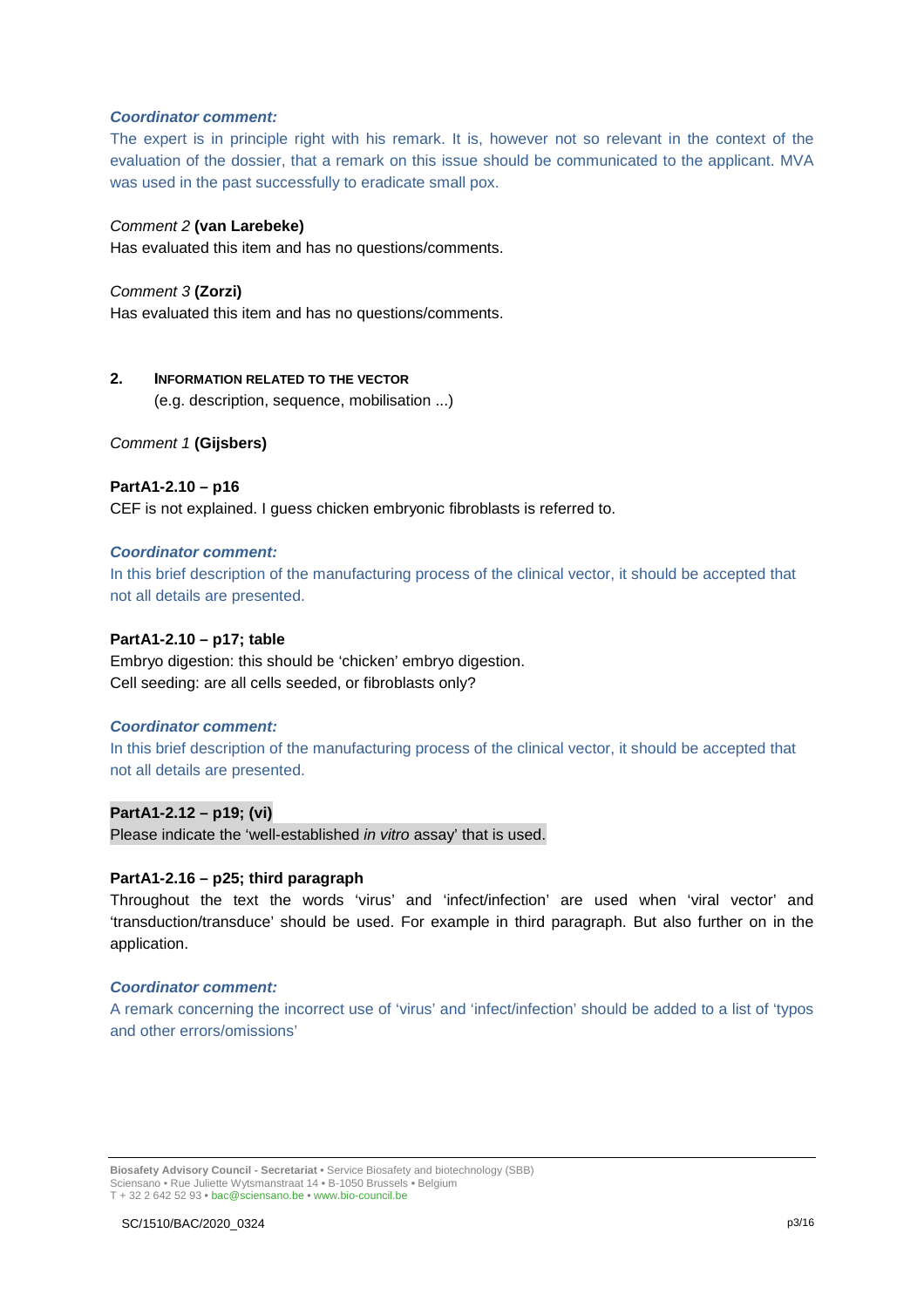#### **PartA1-2.16 and 2.17 – p26/27; last paragraph**

MVA is very resistant to drying. In addition it does not replicate in human cells (at least if extrapolation of the results obtained in a limited number of human cells is valid), however, would bird cells support replication of the vaccine? If so, this should be considered in the ERA.

#### *Coordinator comment:*

Considering the only use of the product as vaccine in human, exposure of birds to the vaccine can be excluded. See also first SBB comment in **3.3. Considerations for human, animal or plant health.**

#### **PartA1-2.18 – p28-30; MVA**

In this section only mouse studies have been referenced and cited. I wonder how relevant mouse data are to get a view on human biodistribution. Studies are available online that assessed other models, both cell and animal models (ferret, non-human primates). For example, Altenburg et al (Sci Reports, 2017) systematically assessed tissue and cell tropism of the vaccine vector MVA in vitro, ex vivo and in vivo using an rMVA expressing a fluorescent reporter protein. Even though different animal species and administration routes were used, they demonstrated consistent predominant infection of MHC class II+ APCs. In addition, in the different species local myocytes and local epithelial cells were infected after either IM injection or respiratory administration, respectively.

I think this would add to the file.

# *Coordinator comment:*

The information provided by the expert is indeed relevant information, but addition of this information seems not to be essential for this dossier. The paper does not add any new information on the shedding of the vector, which is a very important aspect of biodistribution with respect to environmental risk assessment.

#### *Comment 2* **(van Larebeke)**

Has evaluated this item and has no questions/comments.

# *Comment 3* **(Zorzi)**

Has evaluated this item and has no questions/comments.

# *Coordinator comment:*

#### **PartA1-2.12 – p19;**

(v) The recombination with a wild-type human adenovirus is negligible, since the degree of DNA sequence homology is too low to allow for this event to occur.

#### **PartA1-2.17 – p27;**

(ii) The likelihood of recombination with a wild-type human adenovirus is negligible, since there is not enough DNA sequence homology to allow for this event to occur.

What about the Human Adenovirus type 5 E4Orf6/7 gene sequence in the ChAdOx1 virus? In PartA1-2.14 **–** p21) it is stated that the full ChAdY25 E4Orf6/7 sequence was deleted and replaced with the Human Adenovirus type 5 E4Orf6/7 gene to facilitate packaging of the ChAdOx1 virus in the HEK293 cell line. No further information is given on the size of this Human Adenovirus type 5 E4Orf6/7 gene sequence, which of course could be a partner in a homologous recombination event with Human

**Biosafety Advisory Council - Secretariat •** Service Biosafety and biotechnology (SBB) Sciensano • Rue Juliette Wytsmanstraat 14 **•** B-1050 Brussels **•** Belgium T + 32 2 642 52 93 **•** bac@sciensano.be **•** www.bio-council.be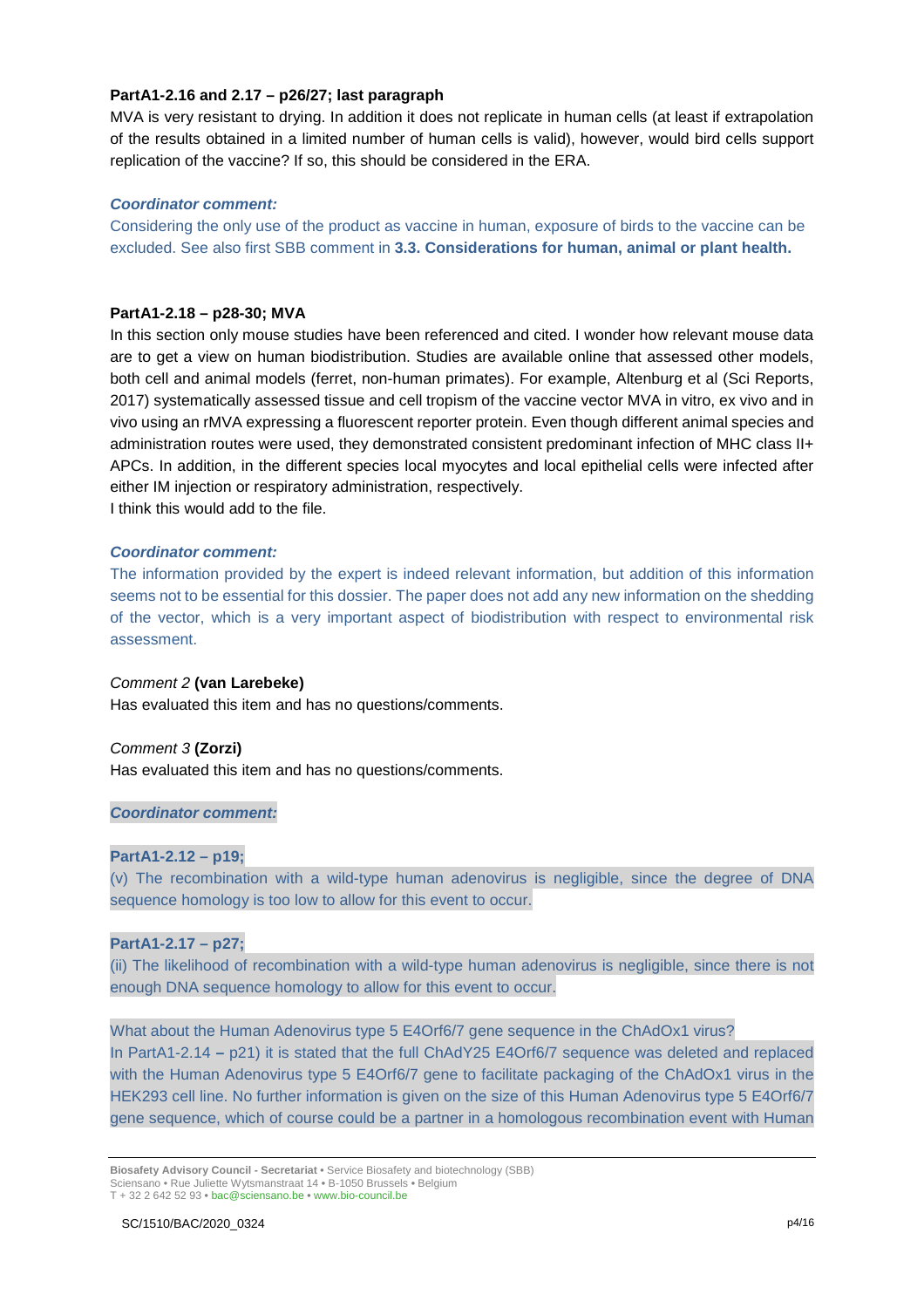Adenovirus type 5 resulting in a chimeric Human/Chimpanzee adenovirus. The outcome and risk of occurrence of such a recombination should evaluated.

# **3. INFORMATION RELATED TO THE CHARACTERISTICS OF THE GMO**

#### **3.1. Information related to the genetic modification**

(e.g. methods used for the modification, description of the insert/vector construction ...)

#### *Comment 1* **(Gijsbers)**

Has evaluated this item and has no questions/comments*.*

# *Comment 2* **(van Larebeke)**

Viral replication will be blocked, but the presence of the modified E4 region is intended to optimise growth rate and yield in human cells, I assume by increasing transcription. Can we be sure that this increased transcription of viral genes does not harm human cells *in vivo*?

# *SBB comment :*

In regards to this question, no further information was found in the scientific literature referenced by the applicant. For your information, beside effect on virus yield, data obtained with several E4 modifications indicate that E4 modification has no effect on immunogenicity (Dicks et al, 2012).

# *Coordinator comment:*

The coordinator agrees with the SBB comment.

# *Comment 3* **(Zorzi)**

Has evaluated this item and has no questions/comments.

# **3.2. Information on the molecular characteristics of the final GMO**

(e.g. number of copies of the transgenes, phenotypic and genetic stability of the transgenes, expression of the new genetic material, re-arrangements in the genome, inclusion or suppression of genetic material ...)

#### *Comment 1* **(Gijsbers)**

#### **PartA1-2.15 – p23**

The applicant indicates that the HPV transgene expressed is synthetic and derived from consensus regions from thousands of strains of HPV. It is indicated that the transgene is not toxic and does not confer advantage to the clinical vector (replication, survival). Also transmission route is not supposed to be altered.

Although I do not directly see an issue, no experimental data or supportive publications have been provided for these statements. Have tests been performed to assess toxicity and cell growth in cell culture experiments for example? If so, what were the results.

In my opinion section 2.15 is not sufficiently detailed and not sufficient info is provided on the role of the transgene expressed.

*Coordinator comment:*

**Biosafety Advisory Council - Secretariat •** Service Biosafety and biotechnology (SBB) Sciensano • Rue Juliette Wytsmanstraat 14 **•** B-1050 Brussels **•** Belgium T + 32 2 642 52 93 **•** bac@sciensano.be **•** www.bio-council.be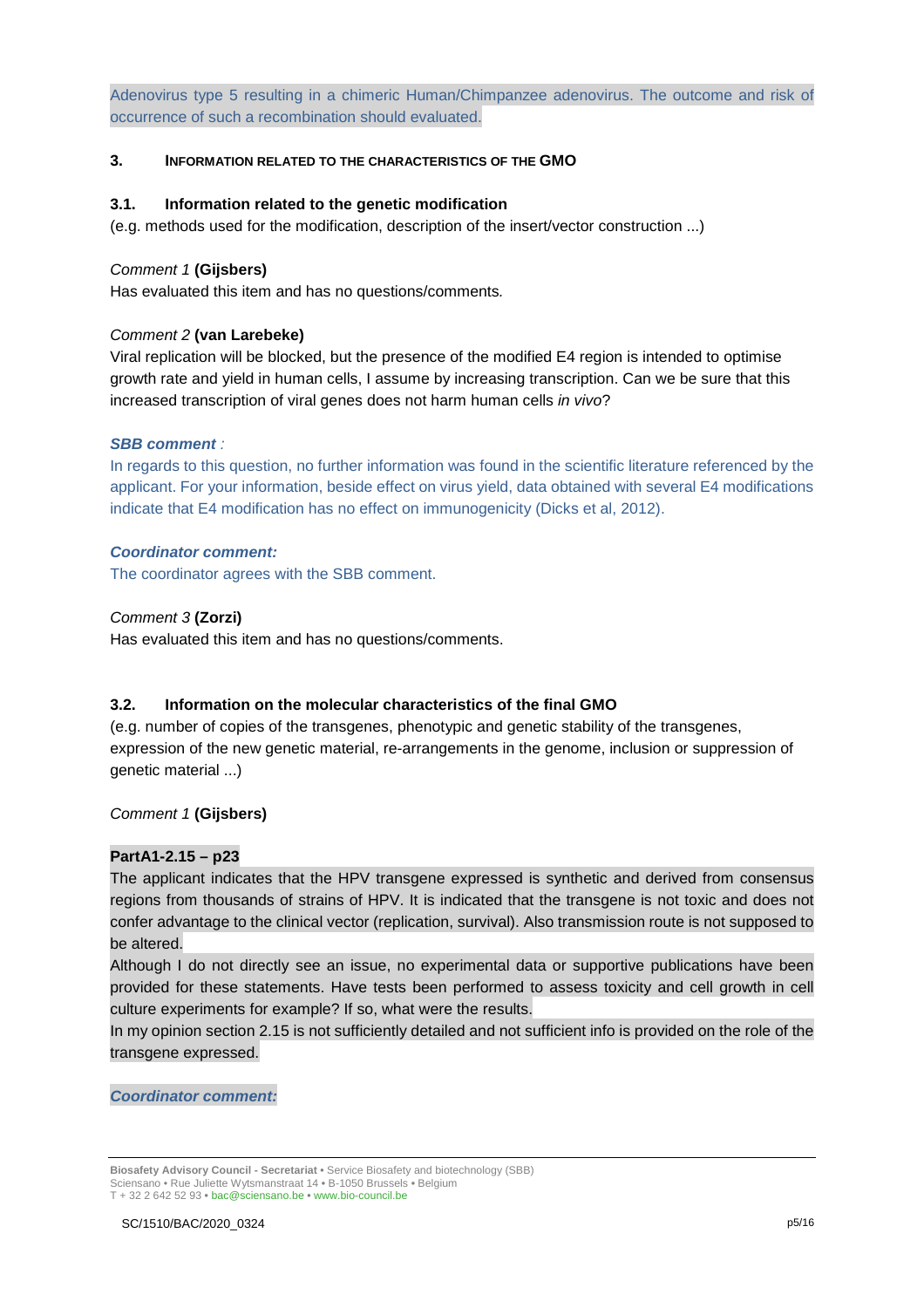The coordinator assumes that this is not discussed in detail further, because it would potentially reveal the identity of the HPV protein to be expressed by the vector. The confidential data shows only the DNA sequence coding for the antigen expression cassette without any further details on the protein sequence or its function in the HPV replication/life cycle.

Page 24, however, states "the origin of the sequence for the HPV synthetic antigen is derived from consensus regions from thousands of strains of HPV. Although HPV viruses are known to be pathogenic, the gene sequences extracted from them which are compiled into the MVA vector do not encode any known harmful, pathological, oncogenic or allergenic products. Furthermore, they are not known to alter the infectivity, toxicity, virulence or antigenicity of the MVA vector."

The question, however, for additional experimental information, if existing, is legitimate. Thus, the applicant should provide additional information to support the argument that the transgene is not toxic and does not confer advantage to the clinical vector (replication, survival) and that the transmission route is not supposed to be altered. These arguments could be based on experimental data or otherwise. Just stating that it is not known to be toxic etc. is not sufficient. Was it ever investigated?

# *Comment 2* **(van Larebeke)**

On p9 following statement is made : "*Replication-incompetent adenoviruses have been administered to thousands of clinical trial participants and there have been no reports of recombination.* " It seems important that we are very sure about this. Can evidence be provided?

That on p 11 mention is made of "During growth of ChAdOx1 up to 1014 viral particles, no replicationcompetent virus has been identified, despite the presence of the E1 gene in the actual cell line used (IMPD-ChAdOx1-HPV)." Is however quite reassuring.

On p 18 one reads;" The supplemented E1 region is a human adenoviral region and the cells do not host any wild-type Chimpanzee adenovirus, this precludes recombination of the ChAdOx1-HPV back to the original ChAdY25 virus." I think that the possible presence of human adeno virus sequences in addition to E1 might allow recombination with ChAdOx1-HPV , but I assume that this would not suffice to cause a reversion to the original ChAdY25 virus. Is this indeed so?

#### *SBB comment:*

It can be noted that Wold & Toth *et al*., 2013 (also referenced by the applicant) provides a comprehensive review based on clinical experience with replication deficient adenovirus vectors and states that '*Vector recombination events with wild-type Ad have not been reported; and even if they did happen, they would not generate an RC vector expressing the transgene (consider the recombination events that could occur between the vector genomes shown in Figs. 1a and 1b)*.'

#### **Coordinator comment:**

The coordinator agrees with the SBB comment.

# *Comment 3* **(Zorzi)**

*Has evaluated this item and has no questions/comments.*

*Coordinator comment:*

# **PartA1-2.15 – p24;**

The confidential data on the DNA sequence coding for the antigen expression cassette (only one sequence) suggests that both vaccine vectors code for the same HPV synthetic antigen. From the text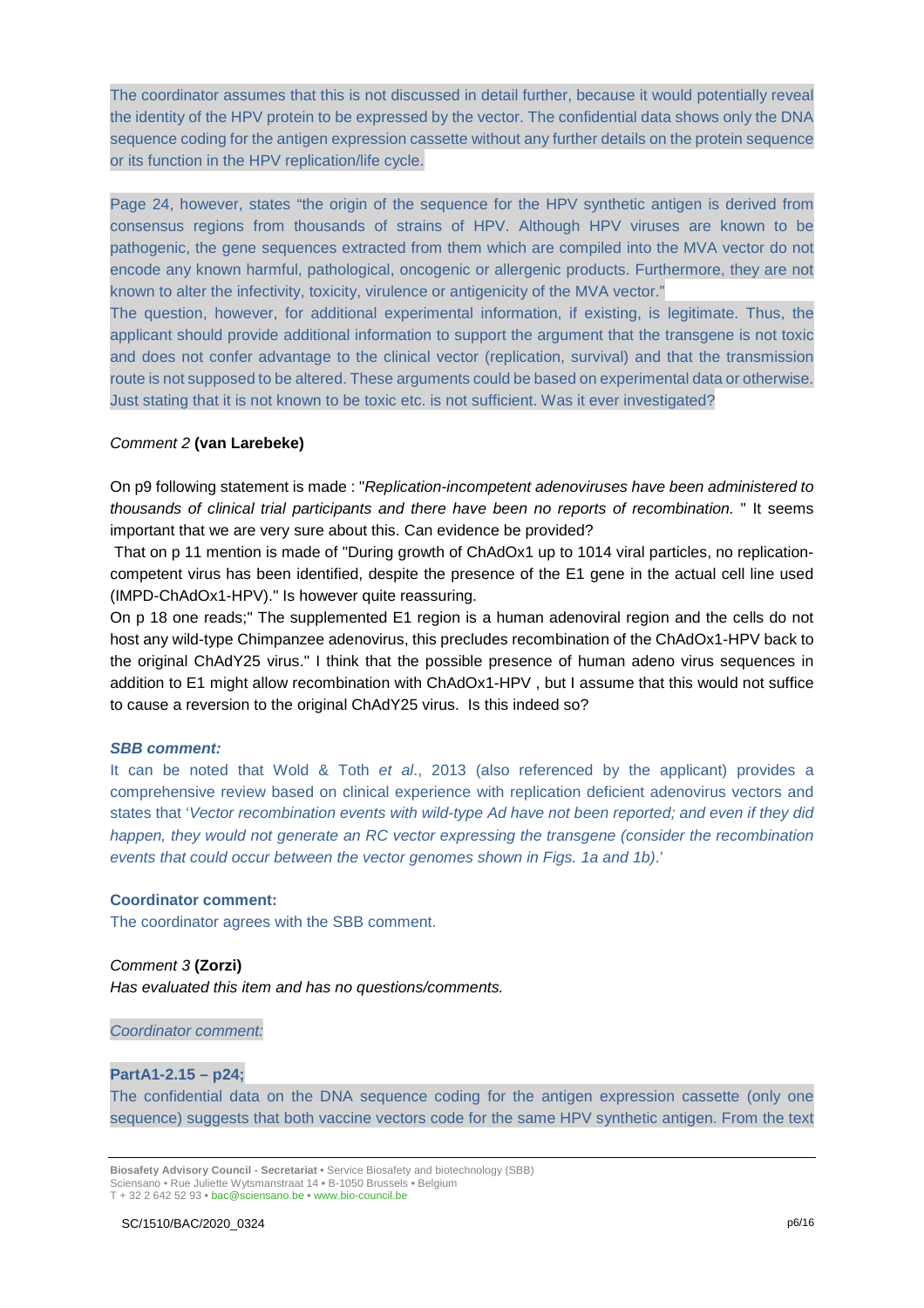on page 24 it seems contradictory, that only for the MVA-HPV vector it is stated, that a highly efficient leader sequence was added. Is this leader sequence also present in the ChAdOx1-HPV vector? If not, explain the rationale behind this difference.

# **3.3. Considerations for human, animal or plant health**

(e.g. invasiveness and virulence, toxic or allergenic effects, possibility of survival outside of receiving host, other product hazards ...)

# *Comment 1* **(Gijsbers)**

# **PartA1-2.11 – p18; last paragraph**

The applicant indicates that MVA-HPV has a host range restriction to avian cells and consequently does not require transcomplementation by the cells for growth. This makes the vector safe for human use (since it does not replicate). However, does this mean that MVA-HPV replicates on all avian cells? What is the chance of shedding to birds in the environment? This is not discussed in the application.

#### *SBB comment :*

As pointed out by the applicant and the expert MVA is replication-deficient due to a failure in virus particle assembly (except in avian cells) and therefore only replication--deficient particles can conceivably be shed by human. Also, because it is unlikely that new viral particles will be assembled in the human hosts upon administration of the candidate vaccine, transfection of cells (even if permissive for MVA replication) with shed MVA DNA will not necessarily result in viral infection.

Preclinical studies performed on mice and macaques suggests that MVA is able to reach target tissues other than the site of administration (reviewed in Goossens, 2013). MVA is also rapidly cleared from the tissues, which is consistent with the replication defective properties of the MVA strain. Only a few data about MVA biodistribution in humans are available in published literature and shedding studies have been rarely reported in publications on clinical trials or often have been limited to the first 2 weeks. The applicant indicate that biodistribution studies in mice indicate that viral DNA was not detected in excretory organs (kidneys, rectum and bladder). However, as pointed out by the expert (see 2 – comment 1 of this document) , it is not yet clear whether these findings can be extrapolated to humans. Noteworthy, based on biodistribution studies in rabbits of MVA-BN and a clinical shedding study with another MVA vector, both submitted in the context of a marketing authorization application EMEA/H/C/005343 evaluated by the BAC earlier this year, it can be considered that shedding from vaccinated individuals is not expected upon intramuscular administration of the MVA-HPV.

Vascular leakage from the vaccination site would be another possible source of dissemination into the environment. However, if the proposed measures for disinfection after administration can be improved as suggested by two experts (see 3.3 comment 1 and 6.2 comment 2 of this document), the exposure to avian species due to vascular leakage would be low to very low.

It should also be noted that there is no evidence pointing to an adverse effect associated to the transgene should avian species be exposed to the candidate vaccine. In terms of overall risk to the environment, the weight of evidence points to the fact that the risk for avian species would be negligible.

#### *Coordinator comment:*

The coordinator agrees with the SBB comment.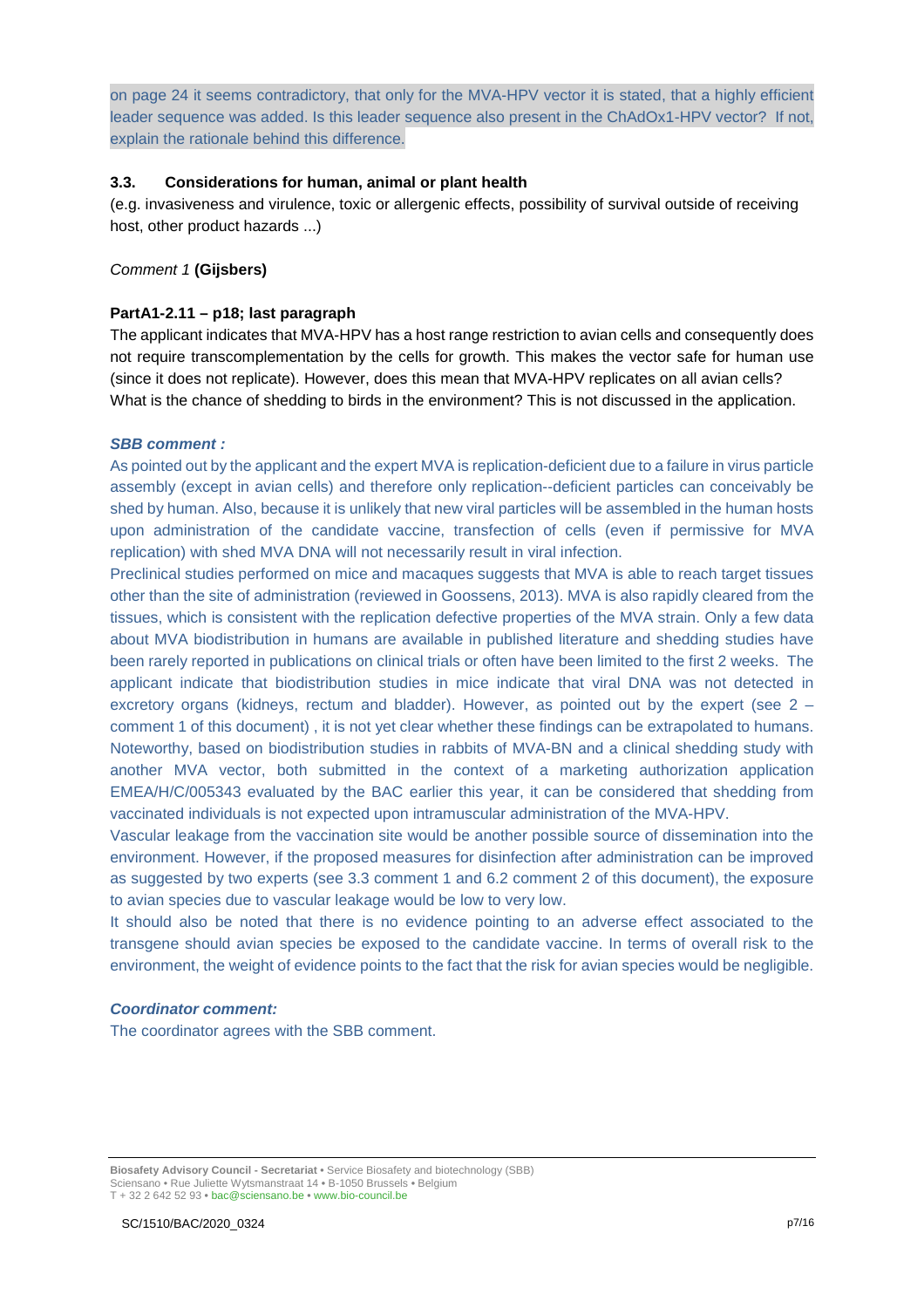# **PartA1-3.6a – p35; last paragraph**

The applicant indicates that a dressing is applied for 10 minutes to absorb any 'virus' (should be 'viral vector') that may leak. Next, the dressing is removed and disposed of as GMO waste, the injection site is left to dry for 20 more minutes. After that the patient can go.

In my opinion it would be best that after this procedure, the injection site is again decontaminated using the appropriate disinfectant. If vector is leaking, the vector will be in the dressing, but also on the skin of the patient. In order to limit the spread to the environment, an additional disinfection will wipe the residual vector and inactivate it. For ChAdV IPA 70% should be used, for MVA EtOH could be used to break the membrane.

#### *SBB comment*

A proposal to disinfect the injection site after the procedure was also raised by another expert, see section 6.2. of this compilation document.

#### *Coordinator comment:*

The applicant should be asked to add to the procedure that the injection site will be disinfected after it has been allowed to dry.

# **PartA1-3.6g – p37; first paragraph**

The applicant indicates no 'viral' shedding (should be 'viral vector' shedding) is anticipated. Still to prevent potential exposure during pregnancy they inform participants to use contraception 4 weeks before and 8 weeks after the last dose. Yet, no advice is stipulated for men.

See also risk management strategies for section 5.5 for both viral vector types. Also male participants (if any) should be recommended to use contraception during the study period and for several months after the viral vectors have been applied.

# **Coordinator comment:**

According to the title of the trial (page 31) only women will be included in the study.

# *Comment 2* **(van Larebeke)**

Has evaluated this item and has no questions/comments.

# *Comment 3* **(Zorzi)**

Has evaluated this item and has no questions/comments.

# **4. INFORMATION RELATING TO THE CONDITION OF RELEASE**

(e.g. description of the activity, quantities of GMO to be released, workers protection measures, elimination of any contaminating material in the preparation of the GMO stock, elimination of the GMO at the end of the experiment ...)

#### *Comment 1* **(Gijsbers)**

# **PartA1-3.3 – p34**

At one site the vaccine will be prepared in a BSL2 lab instead of the hospital pharmacy. When considering ERA, how will the product be transported once prepared? Are procedures the same at all test sites?

**Biosafety Advisory Council - Secretariat •** Service Biosafety and biotechnology (SBB) Sciensano • Rue Juliette Wytsmanstraat 14 **•** B-1050 Brussels **•** Belgium

T + 32 2 642 52 93 **•** bac@sciensano.be **•** www.bio-council.be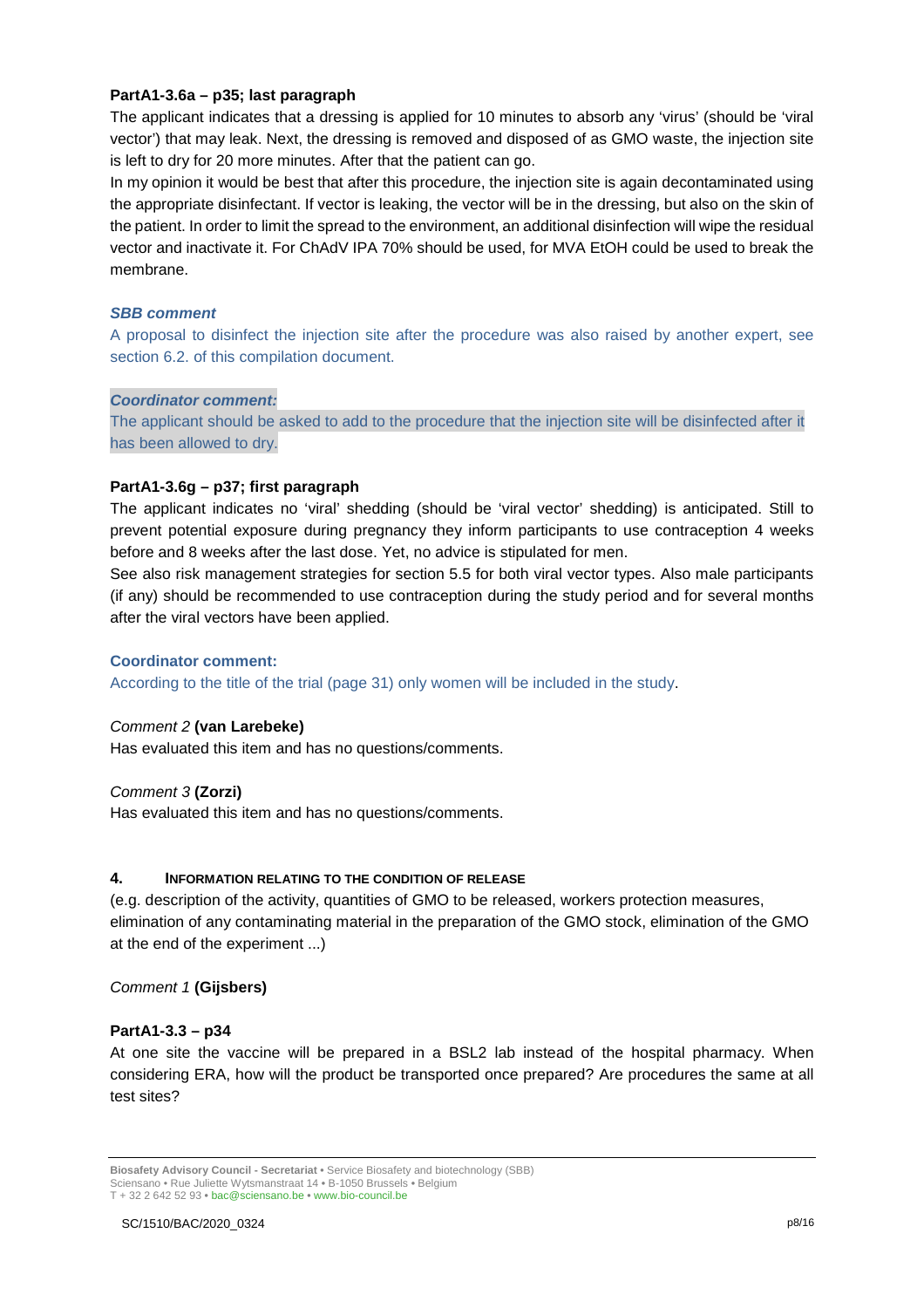#### *SBB comment:*

The applicant provided the following information (PartA1-3.4) :

Before the vaccine is transported for administration to the participant, a Self-Righting Luer Lock Tip Cap is secured tightly on the end of the syringe to avoid spillage; this is placed in a sterile plastic bag which is sealed and placed inside a second sealed bag. This is then placed in a transport pack which is labelled as "GMO transport box" and remains in this until at the site of administration. A commercially available spill kit, will accompany all vaccines that are transported to participants for administration. Any spillages will be cleaned up according to the study site SOPs.

# **Coordinator comment:**

The coordinator agrees with the SBB comment.

# *Comment 2* **(van Larebeke)**

Has evaluated this item and has no questions/comments.

# *Comment 3* **(Zorzi)**

Please describe the storage conditions of the vials and the number of tubes stored in one fridge or freezer.

- **5. INFORMATION RELATED TO THE RISKS FOR THE ENVIRONMENT AND HUMAN HEALTH**
- **5.1. Information on spread ("shedding") of the GMO from the treated patient/animal to other persons/animals or to the environment (including indirect/delayed effects due to vertical transmission to offspring).**
- (e.g. genetic transfer capability, routes of biological dispersal, target organisms ...)

#### *Comment 1* **(Gijsbers)**

# **PartA1-2.11 – p18; last paragraph**

The applicant indicates that MVA-HPV has a host range restriction to avian cells and consequently does not require transcomplementation by the cells for growth. This makes the vector safe for human use (since it does not replicate). However, does this mean that MVA-HPV replicates on all avian cells? What is the chance of shedding to birds in the environment? This is not discussed in the application.

#### *SBB comment :*

Same remark as under 3.3, see also comment of SBB.

#### *Coordinator comment:*

The coordinator agrees with the SBB comment.

# **PartA1-3.6a – p35; last paragraph**

The applicant indicates that a dressing is applied for 10 minutes to absorb any 'virus' (should be 'viral vector') that may leak. Next, the dressing is removed and disposed of as GMO waste, the injection site is left to dry for 20 more minutes. After that the patient can go.

In my opinion it would be best that after this procedure, the injection site is again decontaminated using the appropriate disinfectant. If vector is leaking, the vector will be in the dressing, but also on the skin of the patient. In order to limit the spread to the environment, an additional disinfection will wipe the residual

**Biosafety Advisory Council - Secretariat •** Service Biosafety and biotechnology (SBB) Sciensano • Rue Juliette Wytsmanstraat 14 **•** B-1050 Brussels **•** Belgium

T + 32 2 642 52 93 **•** bac@sciensano.be **•** www.bio-council.be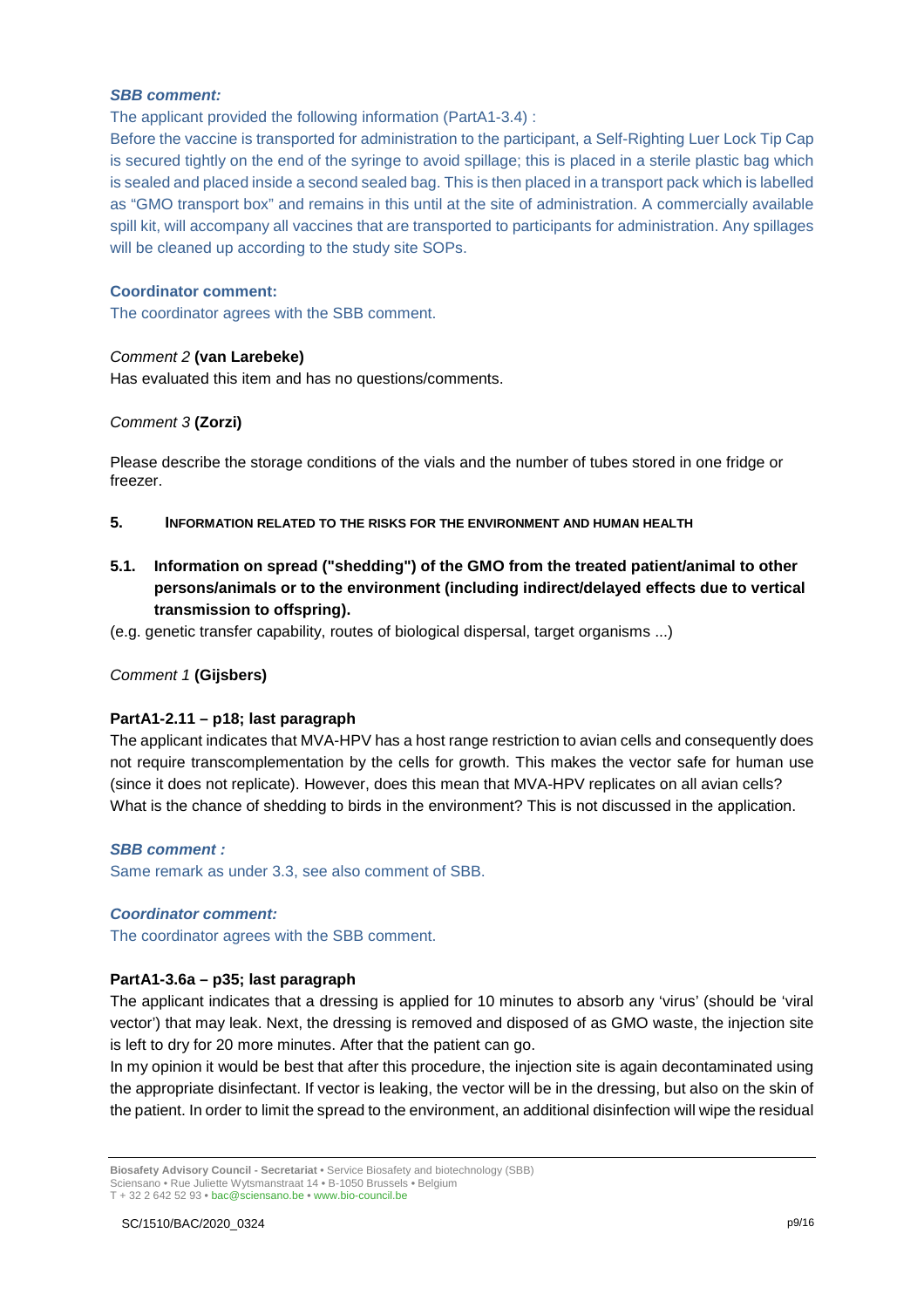vector and inactivate it. For ChAdV IPA 70% should be used, for MVA EtOH could be used to break the membrane

#### *SBB comment*

A proposal to disinfect the injection site after the procedure was also raised by another expert, see section 6.2. of this compilation document.

*Coordinator comment:*

The applicant should be asked to add to the procedure that the injection site will be disinfected after it has been allowed to dry.

# *Comment 2* **(van Larebeke)**

Has evaluated this item and has no questions/comments.

#### *Comment 3* **(Zorzi)**

Has evaluated this item and has no questions/comments.

#### **5.2. Information on possible effects on human health resulting from interactions of the GMO and persons working with, coming into contact with or in the vicinity of the GMO release (carekeepers, patient relatives, immunocompromised people ...).**

*Comment 1* **(Gijsbers)**

# **PartA1-3.8 Emergency response plans**

Upon needle stick injury. It is indicated that the area should be cleaned with 'a suitable disinfectant'. What would be adviced? It is important to clearly provide advice on how to inactivate the viral vectors on different surfaces (skin, surfaces, eyes, ..). Here I would expect the applicant to provide a SOP for each of the viral vectors.

#### *Coordinator comment:*

In section 3.6, page 36, item c) it is mentioned in detail which desinfectant can be used for the two types of vectors. For both vectors, ethanol (e.g. skin) and 70% IPA (e.g. other surfaces) could be used. However, section 3.8 could state more clearly what should be used in case of the different events: needle stick, skin and eyes. Especially for the latter two, two different procedures should be worked out. In the present description, there is not sufficient difference in action upon these two different events, which could lead to inappropriate action.

#### *Comment 2* **(van Larebeke)**

Has evaluated this item and has no questions/comments.

#### *Comment 3* **(Zorzi)**

Has evaluated this item and has no questions/comments.

#### **5.3. Information on possible effects on animal health or on the environment.**

*Comment 1* **(Gijsbers)**

# **PartA1-3.8 – p39; 3rd paragraph**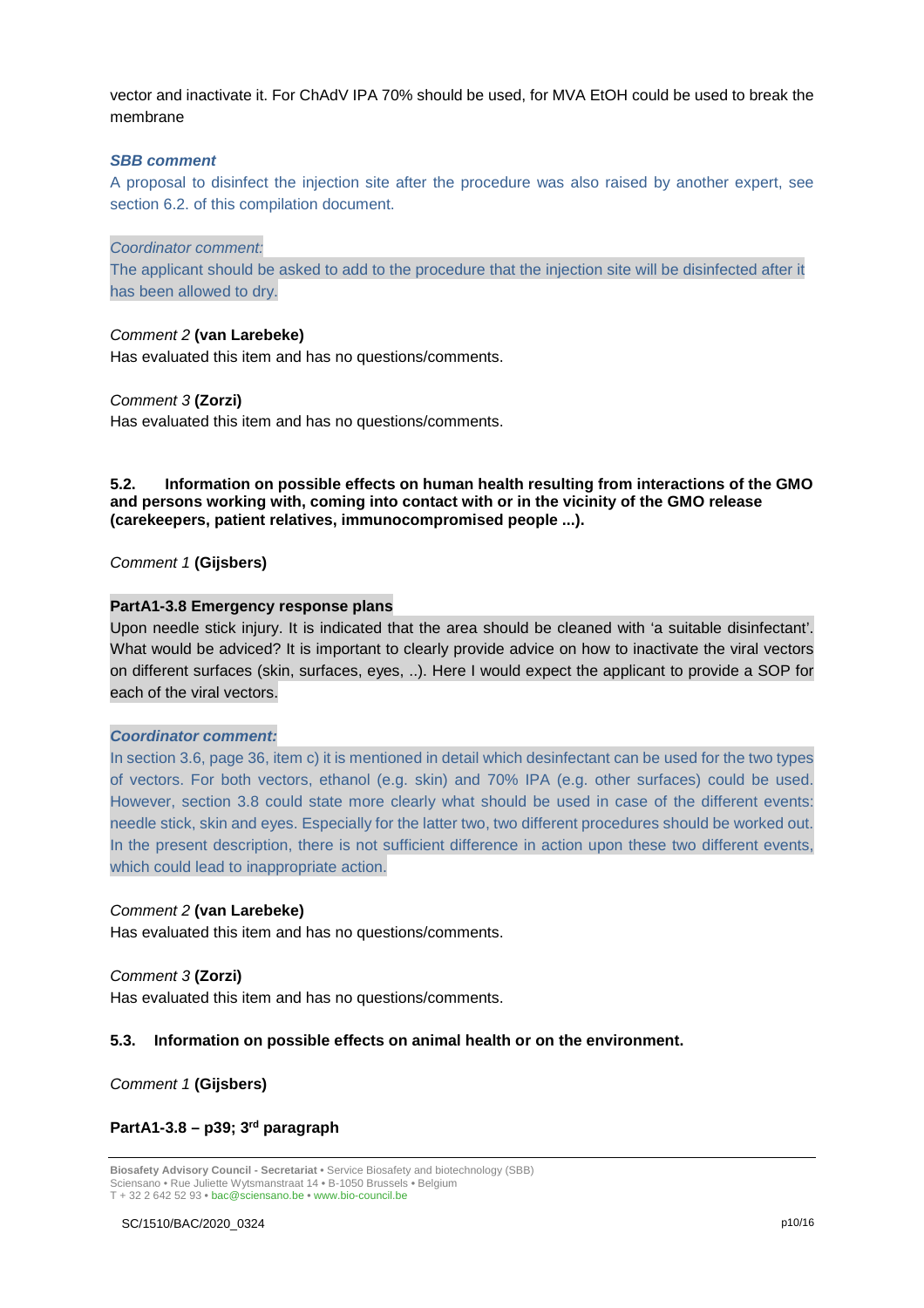Here is referred to section 2.9. Shouldn't this be 2.8?

*SBB comment:*  Agrees with expert's comment

**Coordinator comment:** A remark should be added to a list of 'typos and other errors/omissions'

# *Comment 2* **(van Larebeke)**

Has evaluated this item and has no questions/comments.

# *Comment 3* **(Zorzi)**

Has evaluated this item and has no questions/comments.

# **5.4. Information on selective advantages or disadvantages conferred to the GMO compared to the parental organism.**

*Comment 1* **(Gijsbers)** Has evaluated this item and has no questions/comments.

*Comment 2* **(van Larebeke)** Has evaluated this item and has no questions/comments.

*Comment 3* **(Zorzi)** Has evaluated this item and has no questions/comments.

# **5.5. Information on the possibility of the GMO to reconvert to his wild type form and possible consequences for human health or the environment.**

*Comment 1* **(Gijsbers)** Has evaluated this item and has no questions/comments.

# *Comment 2* **(van Larebeke)**

I consider that the likelihood of a recombination event leading to a wild type virus is very low, but cannot be excluded with 100% certainty. However, even if the unlikely event happens I expect that the consequences would not be important.

# *SBB comment:*

See also SBB comment (additional information) under 3.2. with respect to the review Wold & Toth *et al*., 2013.

# *Coordinator comment:*

The coordinator agrees with the SBB comment.

**Biosafety Advisory Council - Secretariat •** Service Biosafety and biotechnology (SBB) Sciensano • Rue Juliette Wytsmanstraat 14 **•** B-1050 Brussels **•** Belgium T + 32 2 642 52 93 **•** bac@sciensano.be **•** www.bio-council.be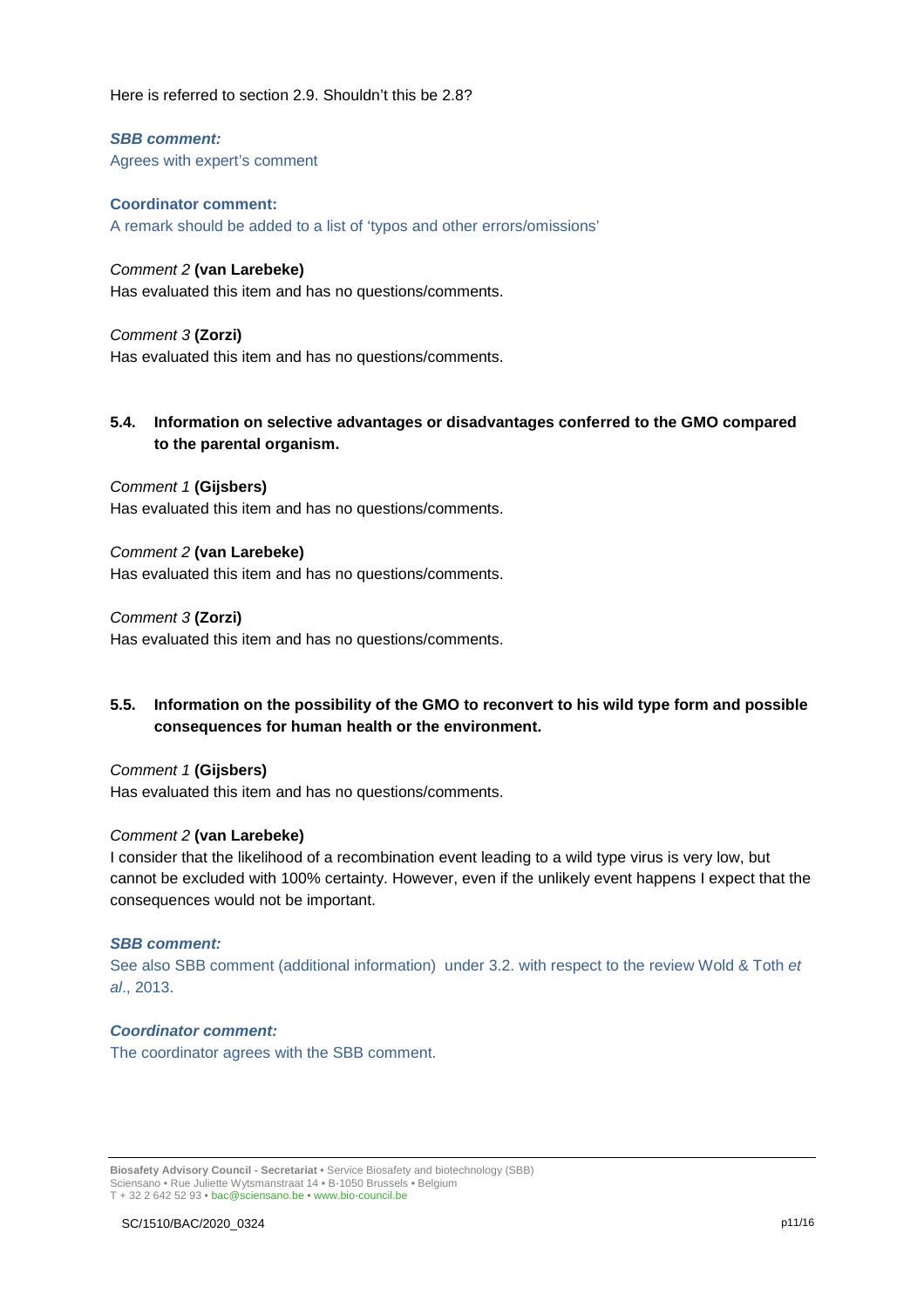# *Comment 3* **(Zorzi)**

Has evaluated this item and has no questions/comments.

**5.6. Information on the possibility of the GMO to exchange genetic material with other microorganisms and possible consequences for human health or the environment.**

#### *Comment 1* **(Gijsbers)**

Has evaluated this item and has no questions/comments.

#### *Comment 2* **(van Larebeke)**

This event is very unlikely and I see no reason to expect important consequences

#### *Comment 3* **(Zorzi)**

Has evaluated this item and has no questions/comments.

# **5.7. Information on the possibility of gene transfer to other organisms and about the selective advantages or disadvantages conferred to those resulting organisms (possible consequences for human health or the environment).**

*Comment 1* **(Gijsbers)**

# **PartA1-2.11 – p18; last paragraph**

The applicant indicates that MVA-HPV has a host range restriction to avian cells and consequently does not require trans-complementation for growth. This makes the vector safe for human use (since it does not replicate). However, does this mean that MVA-HPV replicates on all avian cells? What is the chance of shedding to birds in the environment? This is not discussed in the application.

#### *SBB comment :*

Same question as the one under 3.3. of this compilation. See SBB comment under 3.3.

#### *Coordinator comment:*

The coordinator agrees with the SBB comment.

#### *Comment 2* **(van Larebeke)**

Has not evaluated this item and has no questions/comments.

#### *Comment 3* **(Zorzi)**

Has evaluated this item and has no questions/comments*.*

# **6. INFORMATION RELATED TO THE MONITORING, SURVEILLANCE AND CONTROL, WASTE TREATMENT AND EMERGENCY PLANS PROPOSED BY THE APPLICANT**

**6.1. Monitoring plan proposed by the notifier and possibility to identify the occurrence of non-anticipated adverse effects.**

**Biosafety Advisory Council - Secretariat •** Service Biosafety and biotechnology (SBB) Sciensano • Rue Juliette Wytsmanstraat 14 **•** B-1050 Brussels **•** Belgium T + 32 2 642 52 93 **•** bac@sciensano.be **•** www.bio-council.be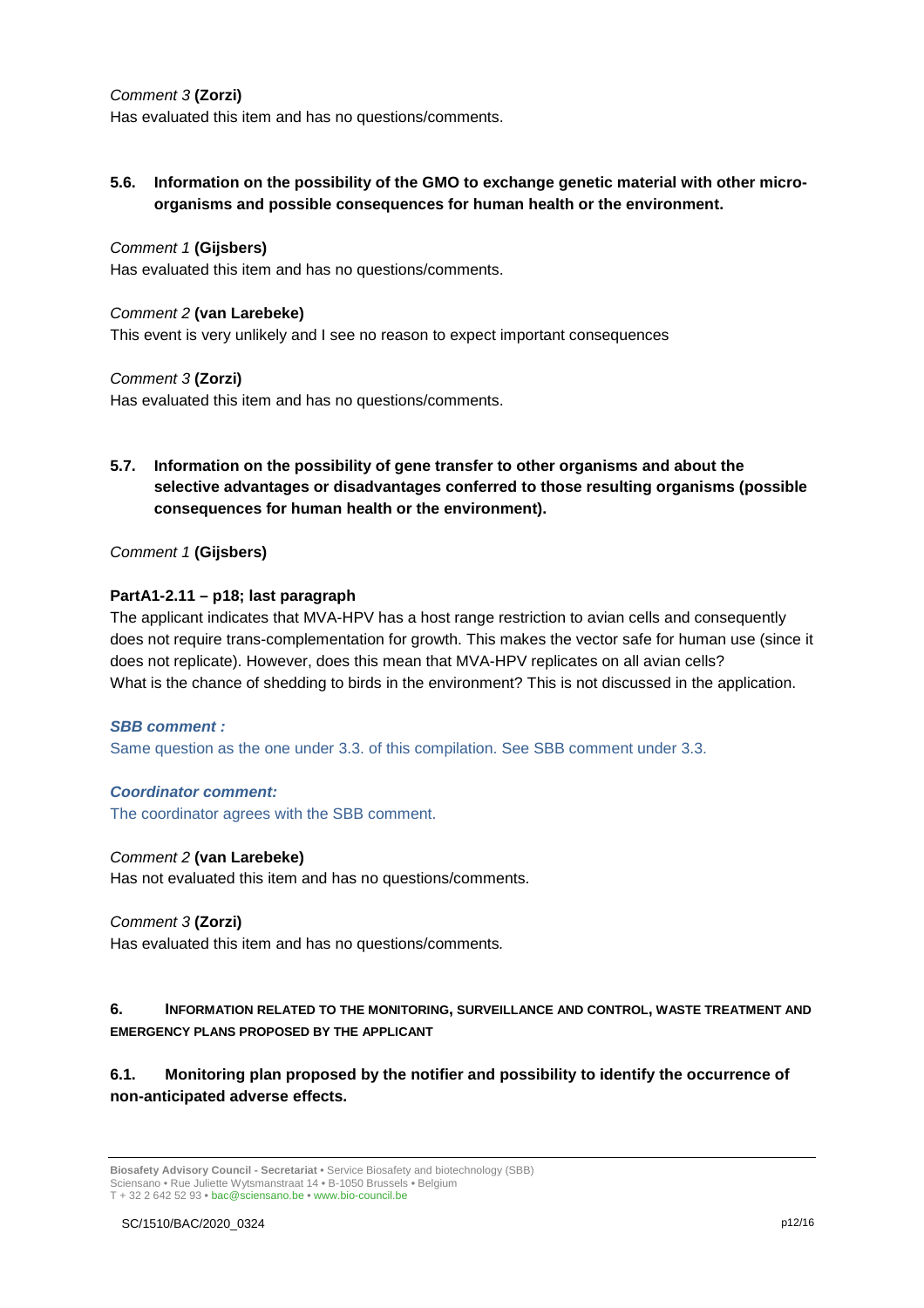(adequation between the monitoring plan and risks identified during the risk assessment, when appropriate measures to minimize the potential risks to offspring ...)

*Comment 1* **(Gijsbers)** Has not evaluated this item

# *Comment 2* **(van Larebeke)**

Has evaluated this item and has no questions/comments.

# *Comment 3* **(Zorzi)**

In the Document B-BE-20-BVW2 Part1A Common Application form ChAdOx1-HPV : Part of the risk assessment should be revised.

Indeed, as mentioned in SECTION 5 – ENVIRONMENTAL RISK ASSESSMENT (p41), the common risks categories are to be classified as "high", "moderate", "low" or "negligible".

However, the following risk assessment present on p39: ' *The vaccines present effectively zero risk to human health or the environment* » does not seem to follow the require classification and is also in contradiction with the A. 3 Overall risk evaluation and conclusions, line 5, p72: « The overall risk to the environment and human health is also considered low. »

# *Coordinator comment:*

The coordinator agrees with the remark of the expert. The applicant should use the correct classifications and be consequent in its evaluation of risks. E.g. 'Biological activity of the transgenes…..' similar arguments for both vector types are resulting in different Hazard Characterizations: Low (ChAdOx1-HPV) (page 44) and Moderate (MVA-HPV) (page 60).

# **6.2. Surveillance and control of the release**

(adequation between the procedures to avoid and/or minimise the spread of the GMO and risks identified during the risk assessment...)

# *Comment 1* **(Gijsbers)**

# **PartA1-3.4**

It is not clear what is meant with 'study site SOPs'. Are SOPs different at different study sites? Would the installation of a single SOP procedure not be better (both for the study and for ERA). It is mentioned in point 3.5 later in the application that training will be provided by the sponsor. Are the SOP for vector transport included?

#### *SBB comment:*

According to legislation implementing GMO Directives in Belgium, each study site involved in the clinical trial should also submit a 'contained use' dossier which are subject to regional legislative procedures. It is anticipated that the relevant SOPs, such as those describing vector transport, will be included in each of the contained use dossiers. The SBB acts here as a scientific and technical expert for the regional competent authorities. Hence, this comment can be taken on board by the SBB when evaluating the corresponding 'contained use' dossiers.

# *Coordinator comment:*

The coordinator agrees with the SBB comment.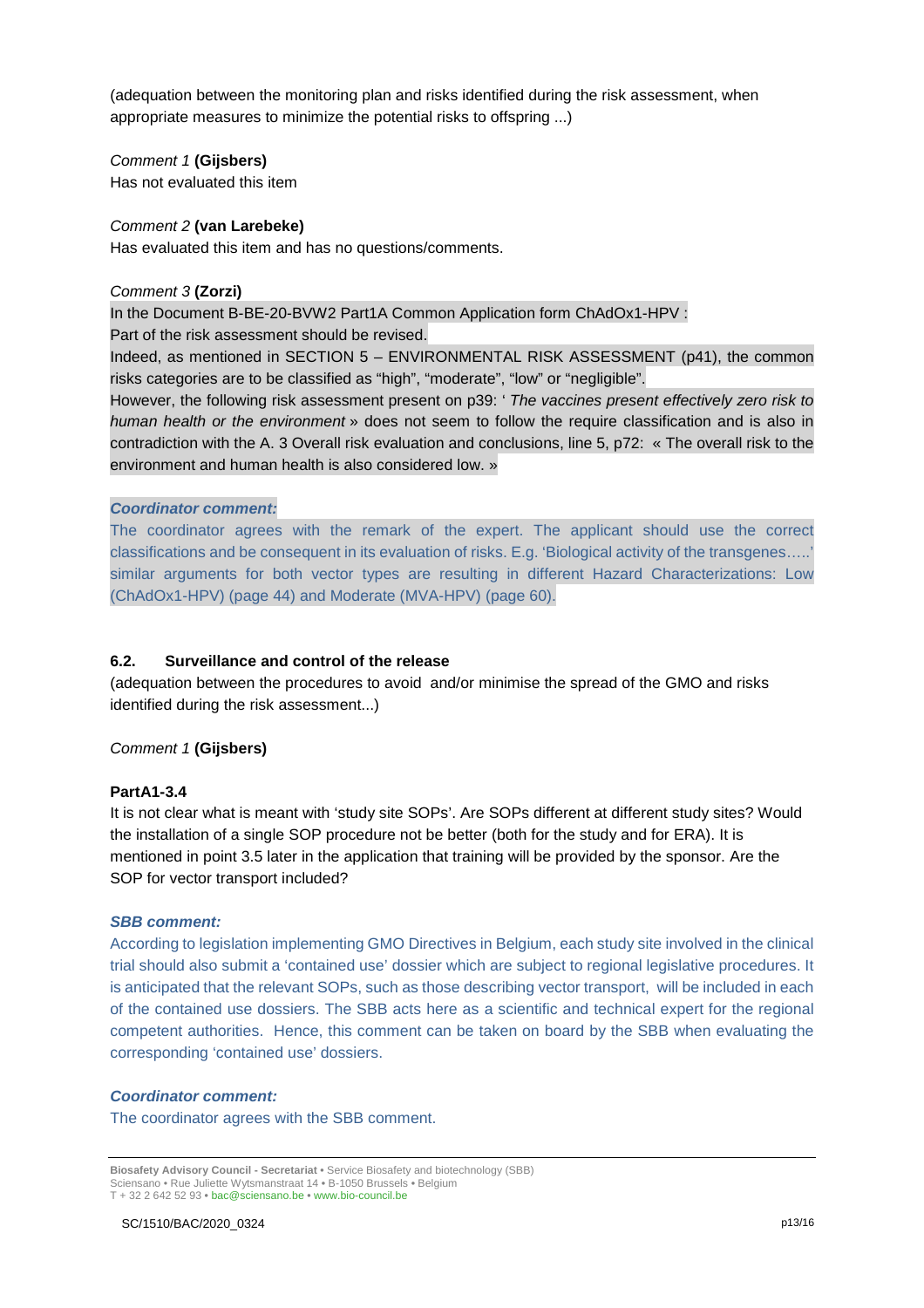#### *Comment 2* **(van Larebeke)**

I wonder why the injection site is not disinfected after it has been allowed to dry.

#### *SBB comment*

A similar comment was raised by another expert in section 3.3. of this compilation document.

Coordinator comment:

The applicant should be asked to add to the procedure that the injection site will be disinfected after it has been allowed to dry.

*Comment 3* **(Zorzi)** Has evaluated this item and has no questions/comments.

#### **6.3. Information on the waste generated by the activity and its treatment.**

(e.g. type of waste, amount ...)

*Comment 1* **(Gijsbers)** Has evaluated this item and has no questions/comments.

*Comment 2* **(van Larebeke)** Has evaluated this item and has no questions/comments.

*Comment 3* **(Zorzi)** Has evaluated this item and has no questions/comments.

#### **6.4. If applicable, information on the emergency plan(s) proposed by the notifier.**

*Comment 1* **(Gijsbers)**

#### **PartA1-3.8 Emergency response plans**

It is important to clearly provide advice on how to inactivate the viral vectors on different surfaces (skin, surfaces, eyes, ..). Emergency plans should be more detailed.

For example, now it is adviced 'that upon needle injury the contaminated area should be cleaned with 'a suitable disinfectant''. It should be clearly stated and detailed what would be the preferred procedure for each adverse situation.

*Coordinator comment:* Already discussed in 5.2.

*Comment 2* **(van Larebeke)** Has not evaluated this item.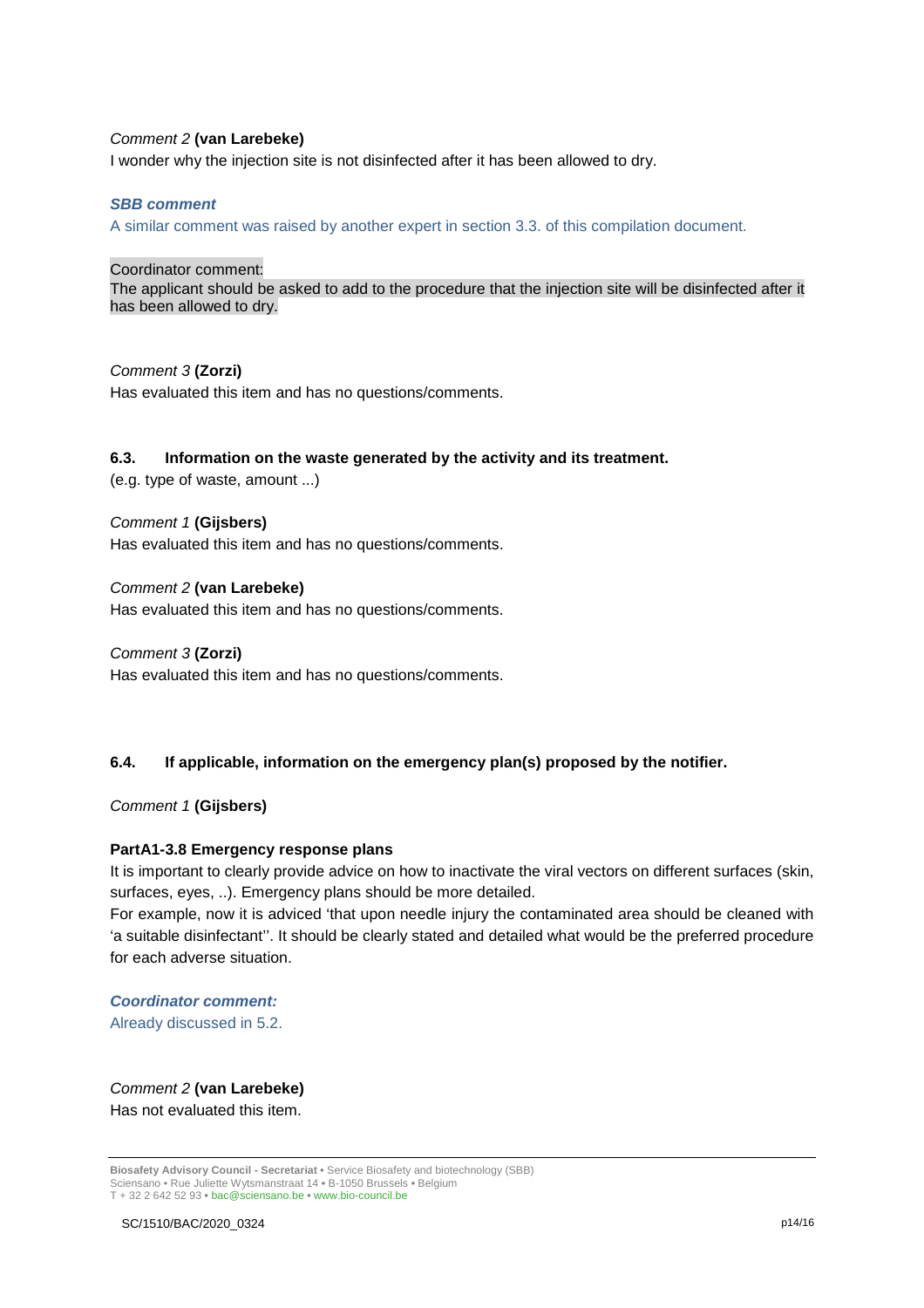# *Comment 3* **(Zorzi)**

Has evaluated this item and has no questions/comments.

# **6.5 Information related to the identification of the GMO and the detection techniques**

(e.g. identification methods and detection techniques, sensitivity, reliability and specificity of the proposed tests ..)

# *Comment 1* **(Gijsbers)**

Has not evaluated this item.

# *Comment 2* **(van Larebeke)**

Has not evaluated this item.

# *Comment 3* **(Zorzi)**

Has evaluated this item and has no questions/comments.

# **7. OTHER INFORMATION**

# **7.1 Do you have any other questions/comments concerning this notification that are not covered under the previous items?**

*Comment 1* **(Gijsbers)** *None* 

# *Comment 2* **(van Larebeke)** I consider that the proposed first in human study does not entail significant risks and that performing the study is not in contradiction with general interest.

# *Comment 3* **(Zorzi)** See the comment in the 6.1. section about the overall risk assessment

#### **References**

The references indicated below were also referenced by the applicant.

Altenburg, A.F., van de Sandt, C.E., Li B.W.S., MacLoughlin, R.J., Fouchier R.A.M., van Amerongen, G., Volz A., Hendriks, R.W., de Swart, R.L., Sutter, G., Rimmelzwaan, G.F., de Vries, R.D. 2017. Modified Vaccinia Virus Ankara Preferentially Targets Antigen Presenting Cells *In Vitro, Ex Vivo* and *In Vivo*. Sci Rep 7, 8580 doi:10.1038/s41598-017-08719-y

Dicks, M.D., Spencer, A.J., Edwards, N.J., Wadell, G., Bojang, K., Gilbert, S.C., Hill, A.V. and Cottingham, M.G. 2012. A novel chimpanzee adenovirus vector with low human seroprevalence: improved systems for vector derivation and comparative immunogenicity. *PloS one*, *7*(7).

**Biosafety Advisory Council - Secretariat •** Service Biosafety and biotechnology (SBB) Sciensano • Rue Juliette Wytsmanstraat 14 **•** B-1050 Brussels **•** Belgium